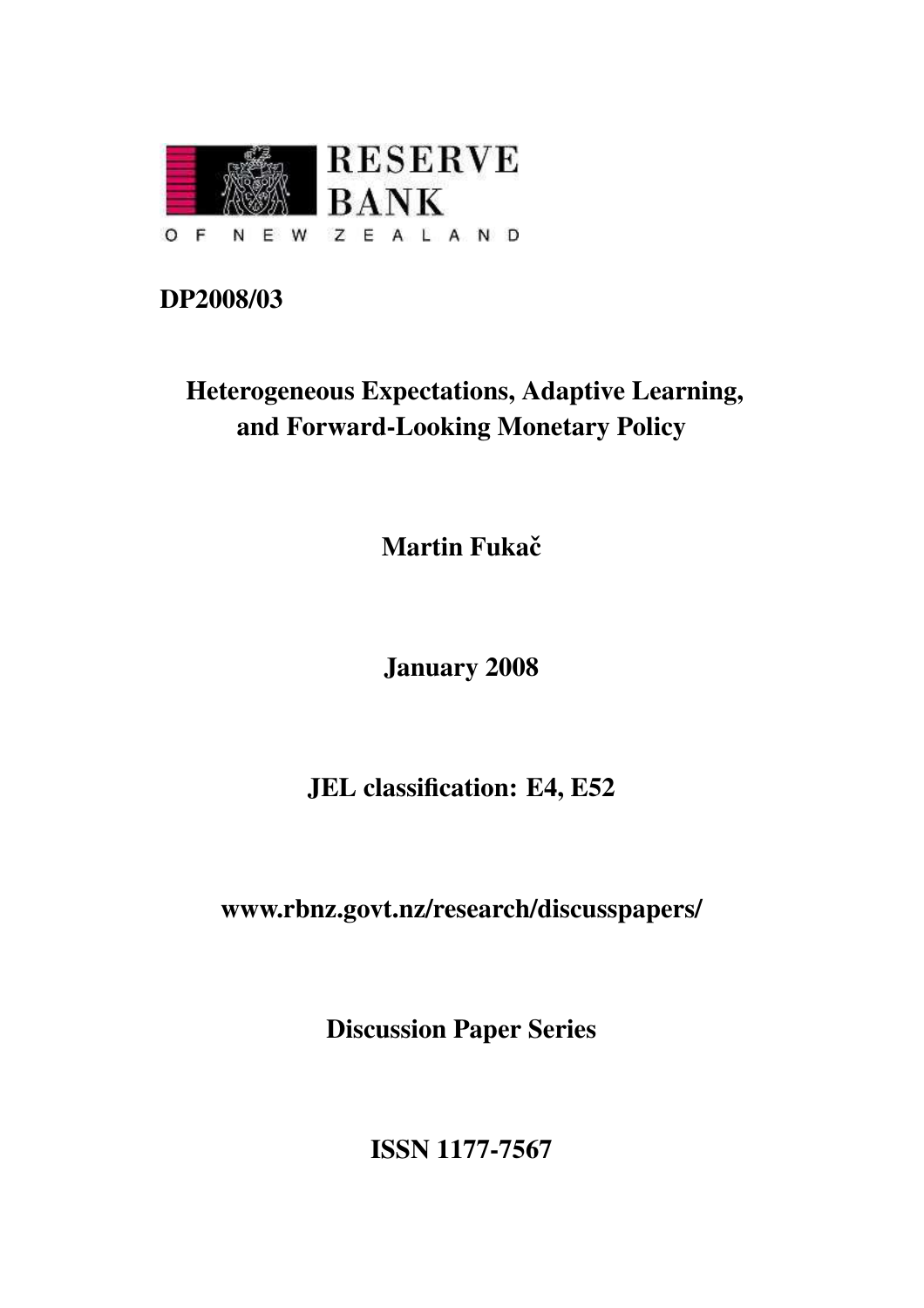#### DP2008/03

# Heterogeneous Expectations, Adaptive Learning, and Forward-Looking Monetary Policy<sup>∗</sup>

# Martin Fukač<sup>†</sup>

### Abstract

In this paper, I examine the role of monetary policy in a heterogeneous expectations environment. I use a New Keynesian business cycle model as the experiment laboratory. I assume that the central bank and private economic agents (households and producing firms) have imperfect and heterogeneous information about the economy, and as a consequence, they disagree in their views on its future development. I facilitate the heterogeneous environment by assuming that all agents are adaptively learning. Measured by the central bank's expected loss, the two major findings are: (i) policy that is efficient under homogeneous expectations is not efficient under the heterogeneous expectations; (ii) in the short and medium run, policy that is too responsive to inflation increases inflation and output volatility, but in the long run inflation responsive policy improves economic volatility.

<sup>∗</sup> The views expressed in this paper are those of the author(s) and do not necessarily reflect those of the Reserve Bank of New Zealand. Earlier versions of this paper have been circulating as the CERGE-EI working paper No. 277, and Czech National Bank working paper No. 5/2006. I would like to thank Michal Kejak, Kristoffer Nimark, Peter Sinclair, Sergey Slobodyan, participants at CERGE-EI seminars, Czech National Bank seminars, CFS Summer School 2005, a Bank of Poland conference on "Inflation expectations and monetary policy", and ESEM 2006, for their helpful comments. I am also indebted to Peter Sinclair for outstanding editing support. All errors are my own.

<sup>†</sup> Economics Department, 2 The Terrace, Wellington, New Zealand. E-mail: *firstname*.*lastname*@rbnz.govt.nz.

ISSN 1177-7567 ©Reserve Bank of New Zealand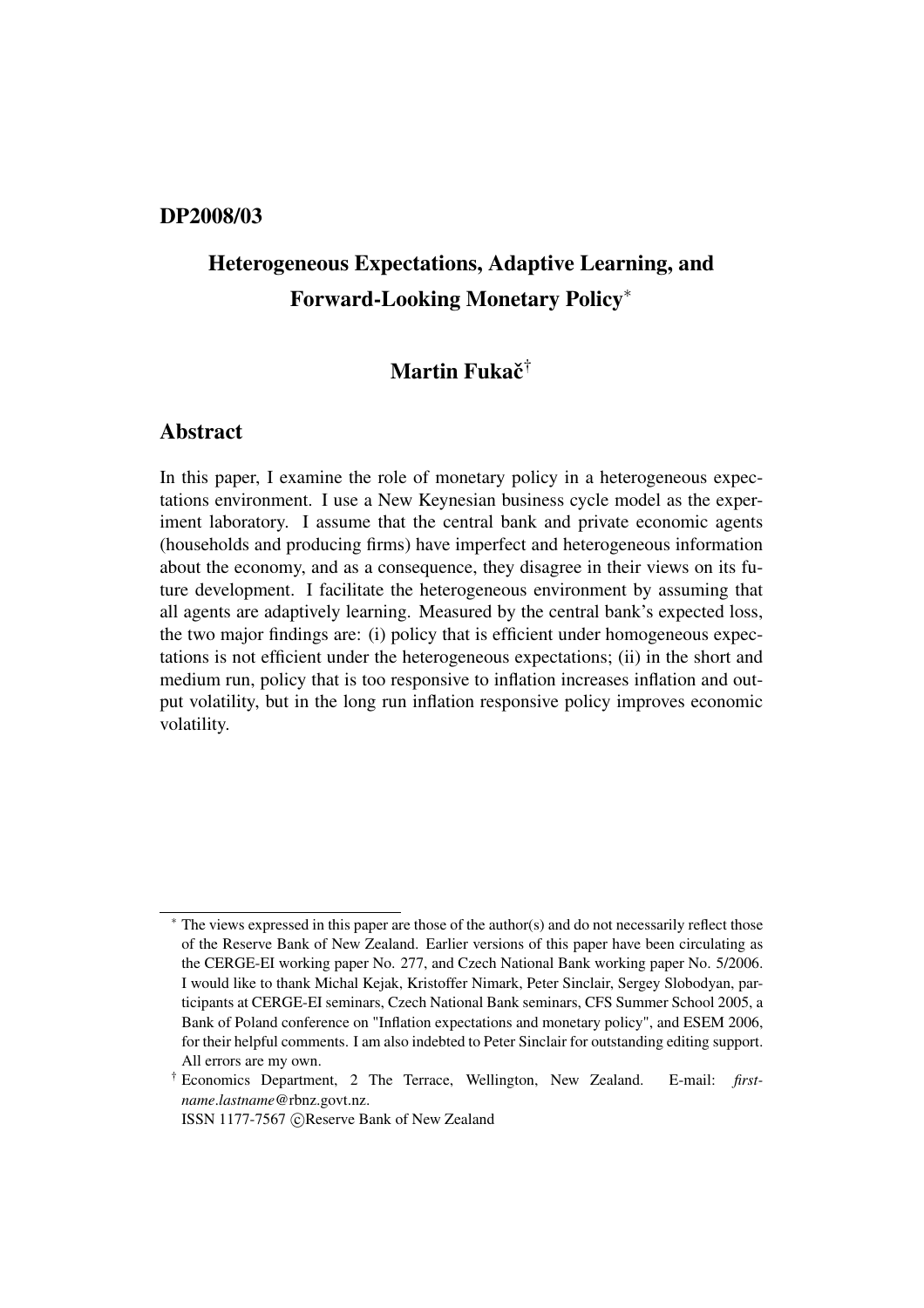# 1 Introduction

Mishkin and Schmidt-Hebbel (2006) provide evidence that long-term inflation expectations are anchored to the target in inflation targeting regimes. On the other hand, short-term inflation expectations (1 to 2 year-horizon expectations, which is the time horizon of effective monetary policy) are typically more volatile, and there is a high degree of expectations heterogeneity, eg, Mankiw and Wolfers (2003). Central bankers face the problem of trying to anchor these short-run expectations. This raises the question of what effects arise when private agents have different expectations to the central bank.

The contribution of this chapter is in its focus on short-run transitional dynamics, from imperfect and heterogeneous expectations to a perfectly homogeneous (rational) expectations environment. In this paper there are two groups of agents resulting in a simple heterogeneous expectations environment. The private agents (households and firms) and the central bank are assumed to have imperfect information, and they form different expectations. I am interested in how forward looking monetary policy can influence the speed and volatility of the convergence process in a 1 to 10 year time horizon in such an environment. Orphanides and Williams (2003), and Ferrero (2007) show that a central bank, operating in an imperfect knowledge but homogenous expectations environment, may potentially improve the process. I extend this problem to the heterogeneous expectations case. I build on Honkapohja and Mitra (2005) who show the conditions under which a heterogeneous expectations economy can converge to a stationary, rational expectations equilibrium (REE). I use a numerical analysis to study the convergence process under these conditions.

I find that if private agents (households and firms) and the monetary authority disagree about the expected inflation rate then, in an inflation targeting regime, a central bank should not respond aggressively to deviations from an inflation target that it itself anticipates. Weaker responses improve economic stability in the short run. A less responsive policy leads to falls in inflation and output volatility, and in the central bank's expected loss. This is in contrast to the findings for the imperfect, homogeneous expectations environment (eg, Orphanides and Williams, 2003, and Ferrero, 2007).

Heterogeneous expectations cause a mismatch in subjective real interest rates. The mismatch leads to higher volatility in both inflation and output than would occur when expectations are homogeneous across the economy. One of the worst scenarios is when private agents predict less inflation than the central bank. That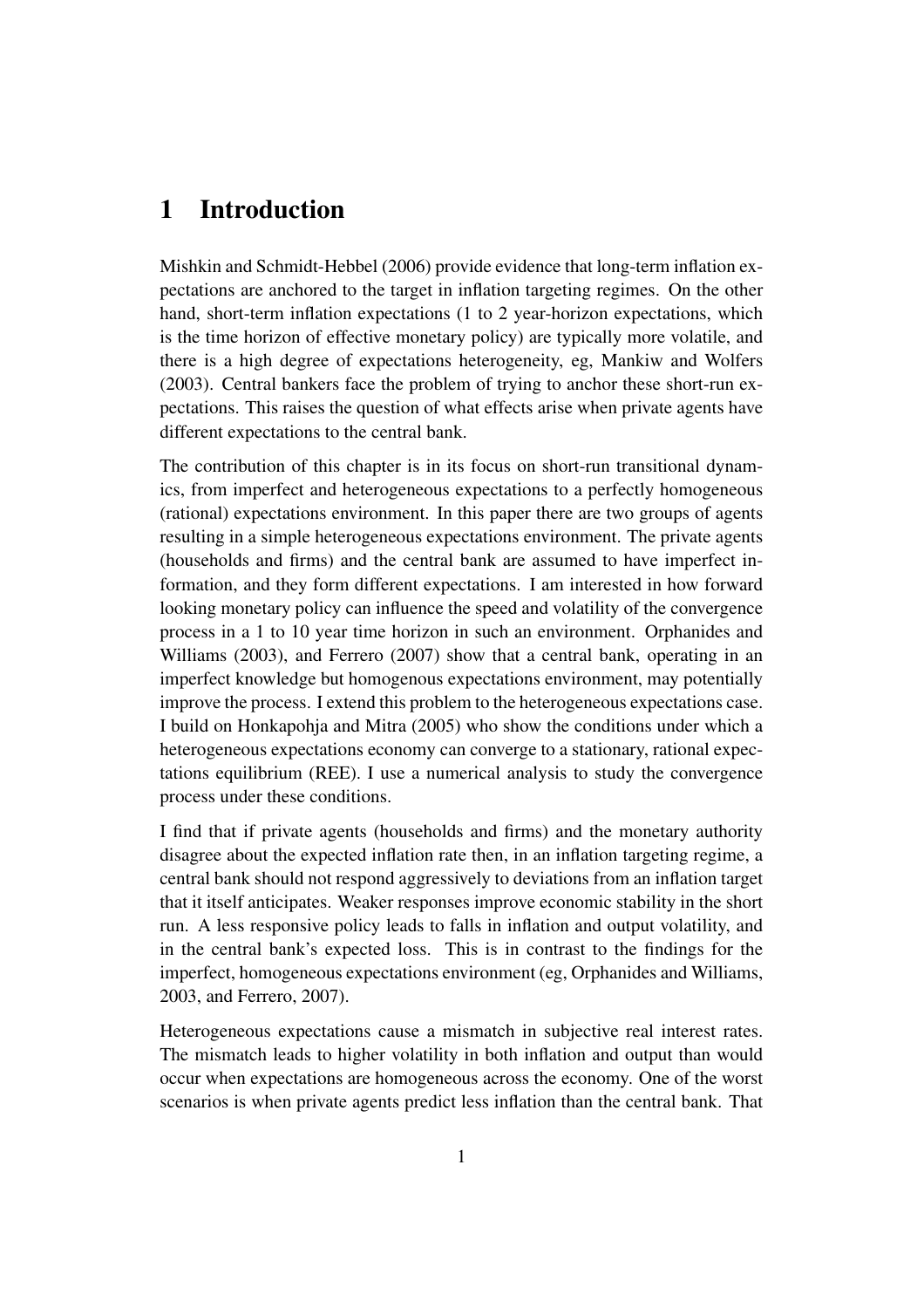leads the central bank to raise the policy interest rate. For private agents, who expect lower inflation, the ex ante real interest rate is higher. Higher real rates cause private agents to substitute from current consumption so that aggregate demand drops. But consumption drops more than it would have if the private agents expected the same inflation rate as the central bank, because it is the subjective real rate that matters. So the effect of monetary policy is stronger than the central bank itself intends. A similar situation, but with opposite implications, arises when the central bank expects low future inflation, and private agents expect high inflation: implied, subjective real interest rates are low for private agents, which results in the economy growing at the cost of unnecessarily high inflation.

The role of monetary policy is complex in a heterogeneous expectations environment. Central banks' aversion to price inflation implies strong policy responses to deviations of expected inflation from the desired target. But if the central bank is too responsive, it magnifies the effect of the mismatch in the real rates even more. In the short run, the mismatch matters most for monetary policy. In the medium to long run this phenomenon naturally disappears, and optimal monetary policy is standard as in a homogeneous expectations environment.

The following text describes a simple numerical analysis of a New Keynesian model to assess its dynamics under imperfect and heterogeneous knowledge on the part of economic agents. A particular focus is on the implications that heterogeneous expectations have for the optimal behaviour of central bank. The next section sets up the experiment laboratory: a workhorse model, adaptive learning mechanism, and the source of expectations heterogeneity. In the third section, the dynamics of the model environment are studied, and basic observations are summarized. The fourth section provides economic intuition for the results. The last part concludes with a general discussion of the results and the lesson for monetary policy.

# 2 The model

The New Keynesian business cycle model is used as an approximation of the economy. As an extension to the standard model, the assumption that monetary policy is perfectly credible is relaxed. As a result, private firms and households – as one economic group – form different expectations relative to the central bank. All agents use an adaptive (econometric) learning mechanism to learn about the actual structure of the economy, and they are allowed to disagree in their views. The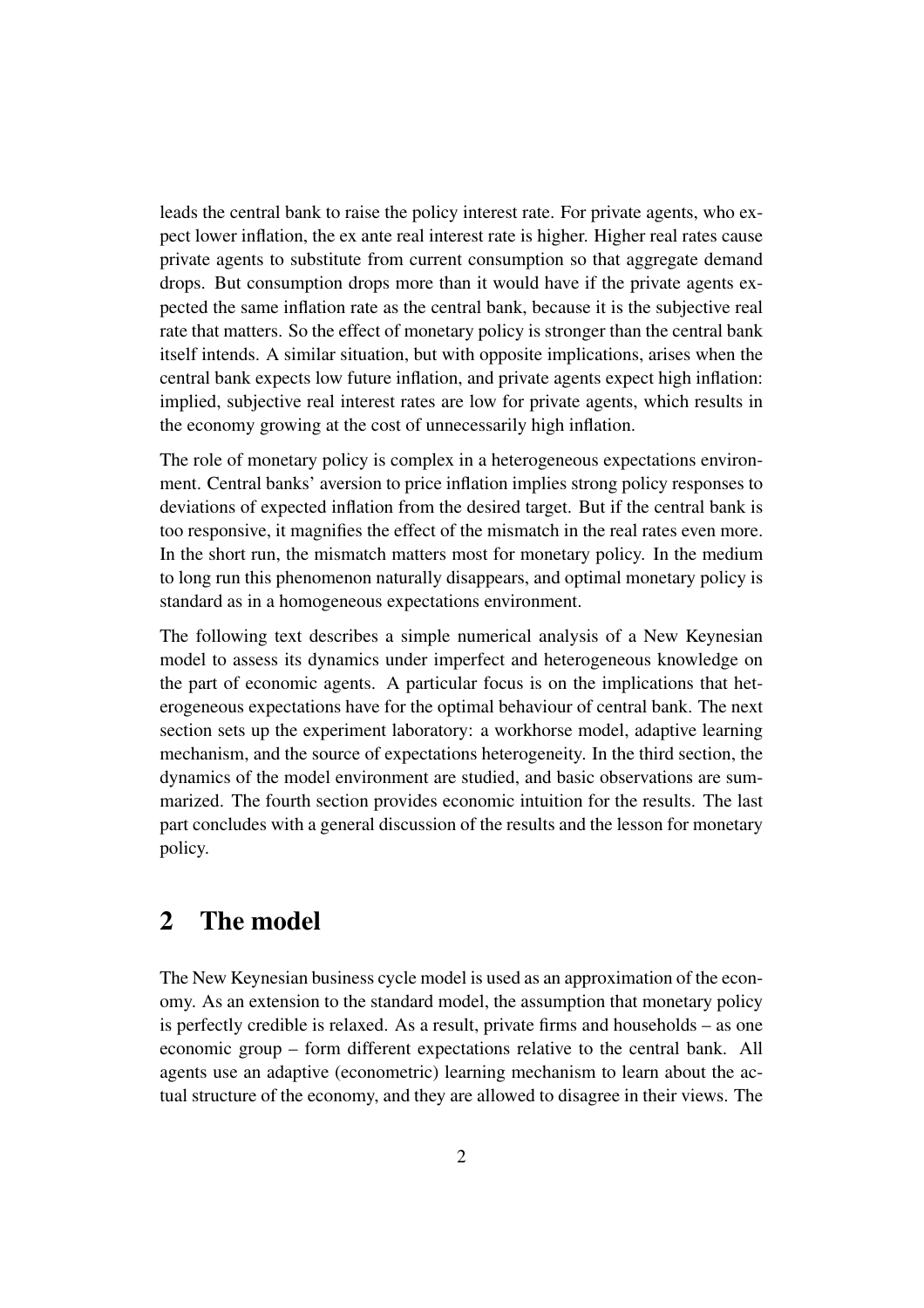only source of expectations heterogeneity in my set-up is that the private agents and the central bank give different weights to past forecasting errors. They have different opinions about how much of the innovation is due to the fundamental error in their forecasting model – in other words, about how much they should update the model structure – and how much of it is due to an unanticipated shock that hits the economy.

The basic model is standard (eg, see Walsh (2003, ch. 5.4) or Honkapohja and Mitra (2005)). The aggregate dynamics are given by the IS curve (1), which is the representative household's Euler equation, linearized around a flexible price equilibrium; and the Phillips curve (2), which is derived from firms' pricing rules. In a perfect-knowledge environment, the model is

$$
x_t = E_t x_{t+1} - \sigma (i_t - E_t \pi_{t+1}) + g_t, \qquad (1)
$$

$$
\pi_t = \beta E_t \pi_{t+1} + \lambda x_t + u_t. \tag{2}
$$

where  $x_t$  is the output gap, defined as the deviation of actual output from the output arising in a flexible price environment;  $\pi_t$  is the inflation rate; and  $i_t$  is the interest rate set by the central bank.  $g_t$  and  $u_t$  are demand and cost-push shocks, respectively, assumed to follow AR(1) processes.  $\beta$ ,  $\sigma$ , and  $\lambda$ , are the household's time preference parameter, risk aversion parameter, and inflation to output gap elasticity parameter, respectively.

The nominal side of the economy is anchored  $-$  at a zero inflation target rate  $-$  by a discretionary, expectations-based policy rule:

$$
i_t = \theta_0 + \theta_\pi E_t \pi_{t+1} + \theta_x E_t x_{t+1}.
$$
\n(3)

 $i_t$  is the nominal interest rate set by the central bank.  $\theta_0$  collects constant terms like the equilibrium real interest rate, and inflation target.  $\theta_{\pi}$  and  $\theta_{x}$  are the policy weights on inflation and the output gap, respectively. Here, the central bank *cannot* observe the shocks  $\{g_t, u_t\}$  when making policy decisions.<sup>1</sup>

All expectations operators  $E_t(.) = E_t(.|\Omega_t)$  stand for perfect knowledge, rational expectations.  $\Omega_t$  is the perfect-knowledge information set:

$$
\Omega_t = \{\boldsymbol{\beta}, \boldsymbol{\lambda}, \boldsymbol{\sigma}, \boldsymbol{\theta}_0, \boldsymbol{\theta}_{\boldsymbol{\pi}}, \boldsymbol{\theta}_{\!x}, g_t, u_t, g_{t-1}, u_{t-1}, \ldots\}
$$

<sup>&</sup>lt;sup>1</sup> Evans and Honkapohja (2003b) derive an expectations-based rule where a central bank observes shocks in the current period.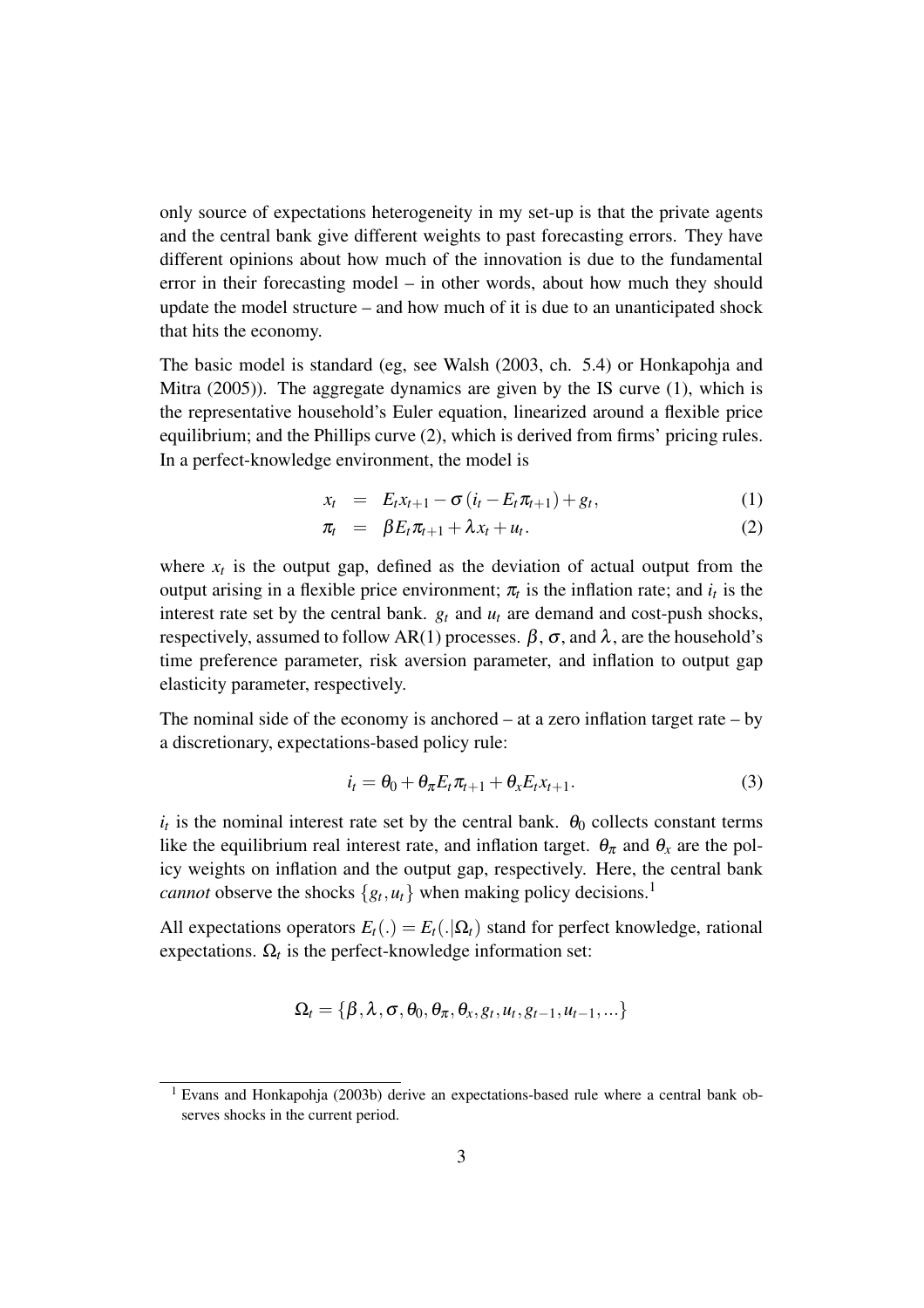**Definition 1.** Economic agents have *perfect knowledge* if an information set  $\Omega_t$  is available at time *t*, where

$$
\Omega_t = \{\beta, \lambda, \sigma, \theta_0, \theta_\pi, \theta_x, u_t, g_t, u_{t-1}, g_{t-1}, \dots\}.
$$

The information set contains the true values of the structural parameters, and the current and past exogenous shocks *u* and *g*.

Definition 2. Economic agents have *imperfect, homogeneous knowledge* if all agents share the same, imperfect information set  $\hat{\Omega}_t$  at time *t*, where

$$
\hat{\Omega}_t = \{\hat{\Theta}_t, \kappa_t, u_t, g_t, u_{t-1}, g_{t-1}, \dots\}.
$$

 $\hat{\Theta}_t$  is the imperfect, time varying belief about  $\{\beta, \lambda, \sigma, \theta_0, \theta_\pi, \theta_x\}$  the true structural parameters, and <sup>κ</sup>*<sup>t</sup>* represents the information gain (willingness to learn, or the sensitivity to new information).

Definition 3. There are two groups of agents: (P) private agents, and (CB) the central bank. The private agents and central bank have *imperfect, heterogeneous knowledge* if the information they have differs, and it is not perfect,  $\Omega_t^P \neq \Omega_t^{CB}$ .

The workhorse model The key assumption of this paper is that the perfect information set  $\Omega_t$  is not available to agents. Agents have imperfect and heterogeneous knowledge, which leads to a heterogeneous expectations formation. The workhorse model takes the form

$$
x_{t} = \hat{E}_{t}^{P} x_{t+1} - \sigma (i_{t} - \hat{E}_{t}^{P} \pi_{t+1}) + g_{t}, \qquad (4)
$$

$$
\pi_t = \beta \hat{E}_t^P \pi_{t+1} + \lambda x_t + u_t, \qquad (5)
$$

$$
i_t = \theta_0 + \theta_\pi \hat{E}_t^{CB} \pi_{t+1} + \theta_x \hat{E}_t^{CB} x_{t+1}, \tag{6}
$$

where  $\hat{E}_{t}^{P}(\cdot) = E_{t}(\cdot | \Omega_{t}^{P})$  are the subjective, imperfect-knowledge expectations of private agents, and  $\hat{E}^{CB}_t(.) = E_t(.|\Omega^{CB}_t)$  are the subjective, imperfect knowledge expectations of the central bank. The individual imperfect information sets  $\Omega_t^P$  and  $\Omega_t^{CB}$  are subsets of the perfect knowledge set,  $\Omega_t^P$ ,  $\Omega_t^{CB} \subset \Omega_t$ .

I am interested in biasing this economy to an absurd extreme. To deviate from the homogeneous expectations case (the pooling-information assumption), and at the same time to avoid the problems of infinite-order expectations due to "forecasting others' forecasts", as raised by Towsend (1983), I suppose that agents believe that everyone shares their own expectations, and they do not learn from experience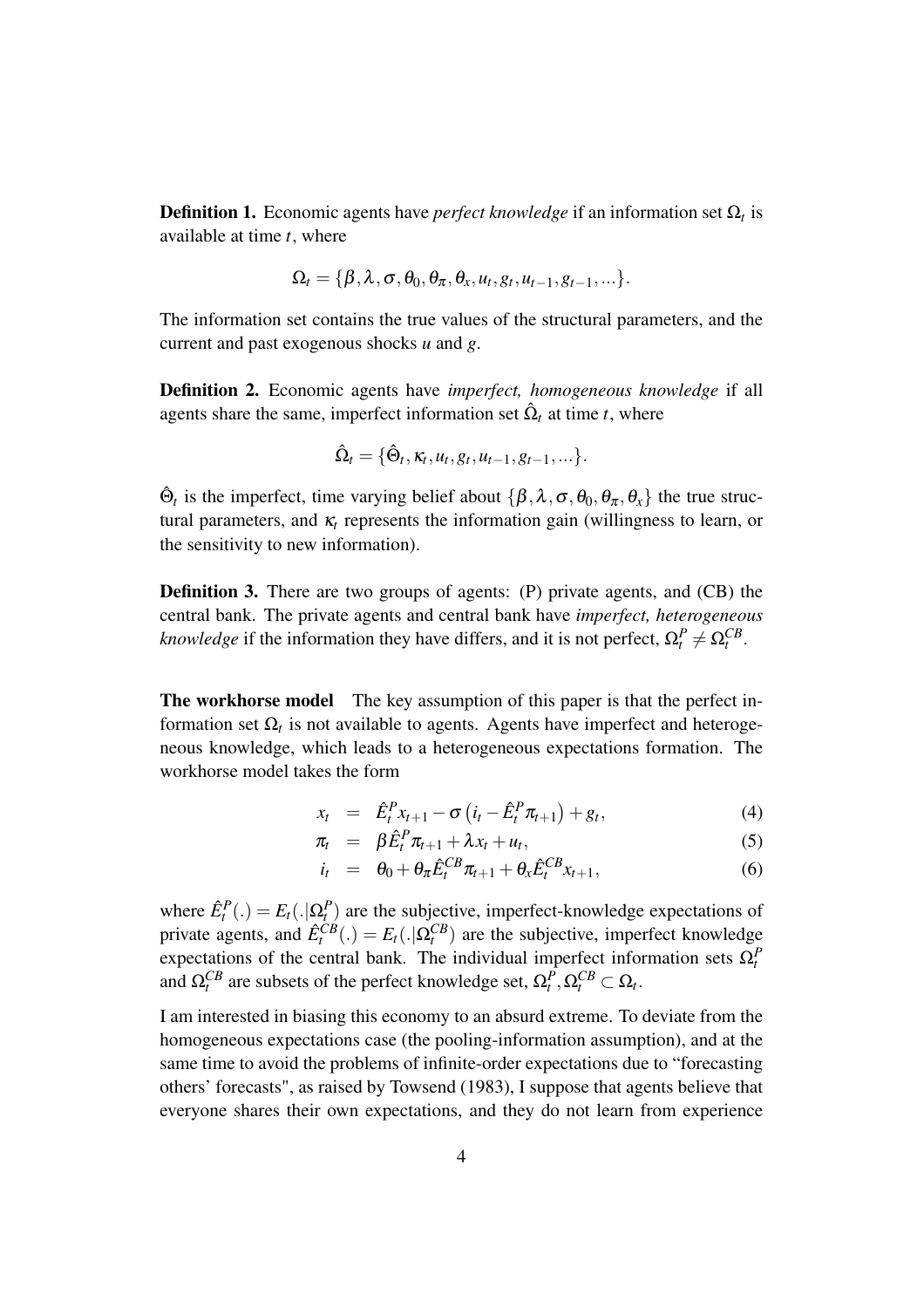other than their own. Agents in this set-up are very naive. Even though it might not seem to be very realistic assumption, it is useful.<sup>2</sup> It sets bounds for the results that one might expect for the convex combinations of two extreme assumptions – this one, and the imperfect homogeneous knowledge assumption.

Adaptive learning mechanism Expectations heterogeneity turns on an adaptive learning technology. The learning mechanism described below resembles the assumption about the agents' knowledge. Honkapohja and Mitra (2005) show that the move from the perfect knowledge model to the imperfect and heterogeneous knowledge model is possible under Euler-equation learning. If all agents are learning (using recursive least squares, and the E-stability conditions hold), the originally heterogeneous knowledge information sets  $\Omega_t^P$  and  $\Omega_t^{CB}$  are enriched over time so that they converge to the perfect knowledge set  $\Omega_t$ . This convergence happens despite the very restrictive assumptions that agents believe that everyone shares their expectations and they only trust their own experience.

The adaptive learning methodology relies on agents' learning about a reduced form model. Solving for rational expectations, the minimum-state representation to the structural model (4)-(6) is

$$
Y_t = a + bs_t.
$$

*Y<sub>t</sub>* is the vector of endogenous variables,  $(x_t, \pi_t)'$ ,  $s_t$  is the vector of exogenous shocks  $(g_t, u_t)'$ , and *a* and *b* are the matrices collecting structural parameters. Their derivation is in Appendix D.

The (P) private agents' and (CB) central bank's *perceived law of motion* (PLM) for the economy (4)-(6) is assumed to be

$$
\hat{Y}_t = \hat{a}_t^i + \hat{b}_t^i s_t,
$$

where  $\{\hat{a}_t^i, \hat{b}_t^i\} \in \Omega_t^i$ , and  $i = \{P, CB\}$  are the time-varying matrices of the model primitives, representing beliefs about the true structure  $\{a, b\}$ . Implicitly, in this framework agents have perfect knowledge about the structure of the economy, but they have imperfect knowledge about the true values of some of the structural parameters. Consequently, private agents and the central bank both learn about the structural matrices  $\{a,b\}$  over time. The learning behaviour takes the form of econometric learning (recursive least squares). In the adaptive learning literature,

 $2$  It is at least as much realistic/unrealistic as the perfect, homogeneous, knowledge assumption.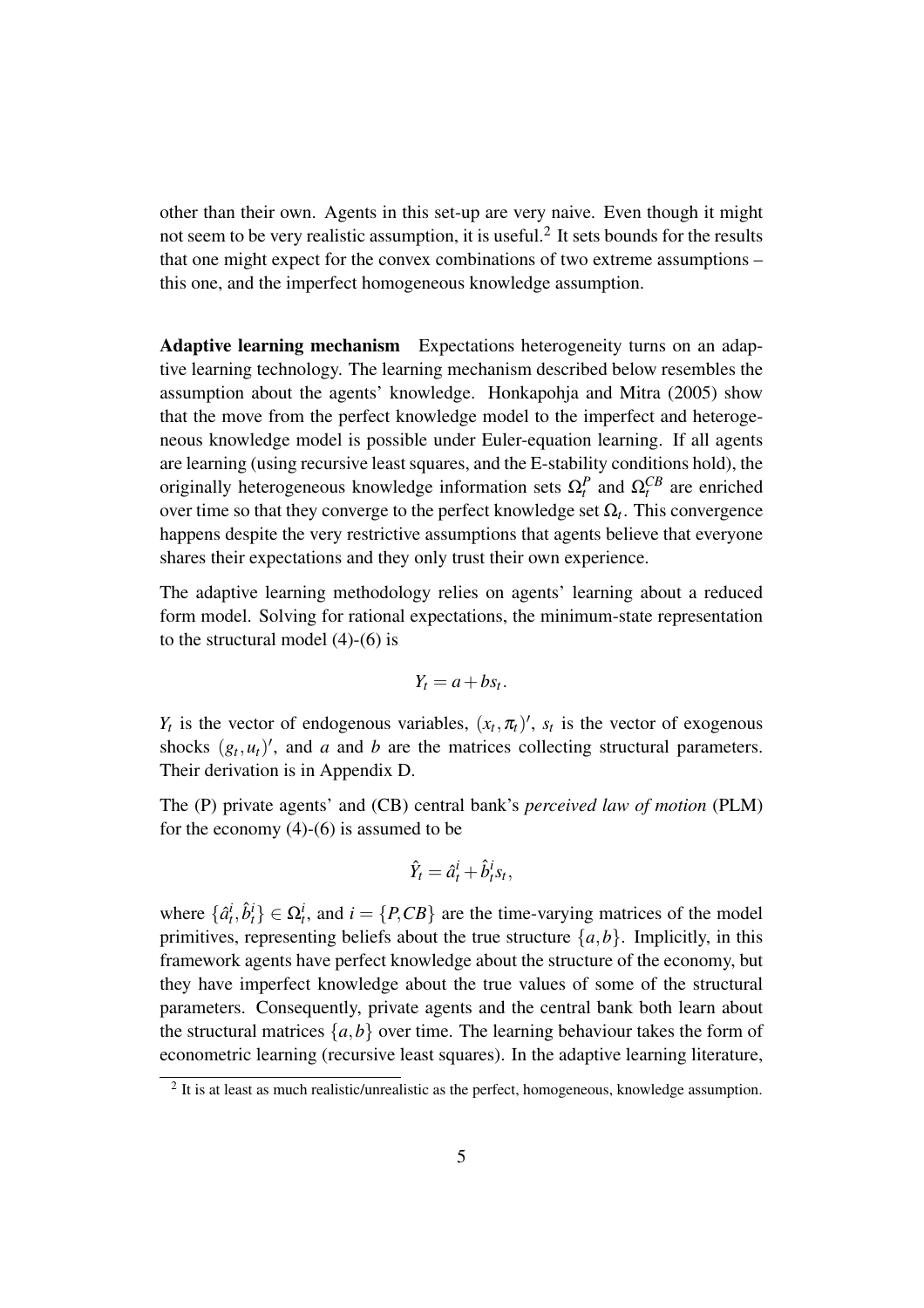it is believed that such a mechanism resembles the actual behaviour of agents very closely (see Evans and Honkapohja (2001)). The algorithm is

$$
\xi_t^i = \xi_{t-1}^i + \kappa_t^i (R_t^i)^{-1} X_t (Y_t - X_t^i \xi_{t-1}^i), \tag{7}
$$

$$
R_t^i = R_{t-1}^i + \kappa_t^i (X_t X_t' - R_{t-1}^i). \tag{8}
$$

 $i = \{P, CB\}, \xi_i^i = [\hat{a}_{11}^i, \hat{a}_{21}^i, \hat{b}_{11}^i, \hat{b}_{12}^i, \hat{b}_{21}^i, \hat{b}_{22}^i]$ ' is the vector of the PLM parameters. *X<sub>t</sub>* is the matrix of appropriately stacked exogenous shocks  $s_t$ , and  $\kappa_t^i$  is the information gain. I also call this gain the willingness to learn, or the sensitivity to new information. The information gain is the only source of heterogeneity.  $R_t^i$  is the information matrix available at time *t* to a group *i*.

# 3 Model dynamics

This section analyzes the dynamics of the workhorse model. The goal is to assess the implications that expectations heterogeneity has in a forward-looking monetary policy regime for short-run economic fluctuations. I focus on two questions. The first question is, what is the contribution of expectations heterogeneity to inflation and output volatility? The benchmark is the standard, rational expectations model with optimized monetary policy. The second question is, how can a central bank's behaviour minimize the fluctuations in heterogeneous expectations environments?

To address both questions, I perform an intervention analysis. I expose the model economy to: a one-period unitary cost-push shock; a one-period unitary demand shock; and to a combination of the two. The REE serves as a benchmark for the model's dynamics. There are no monetary policy shocks. I use the central bank's expected loss to summarize the results. I report (i) the half life (HL) of the shock to the central bank's expected loss (the half-life is the time it takes for the amplitude of the shock to decay to less than half the initial shock), and (ii) the amplitude of the response deviation from the rational-expectations dynamics (denoted as max). 'Max' is the maximum deviation of imperfect knowledge dynamics from REE dynamics. If max is positive, the adaptive learning (AL) economy is more responsive to the shock than under the rational expectations (RE); if max is negative, the AL economy is less responsive to the shock than the RE economy.

Model calibration I adopt the calibration of the workhouse model outlined by Clarida, Gali and Gertler (2000). The calibrated values are:  $\sigma = 1$ ,  $\beta = 0.99$ , and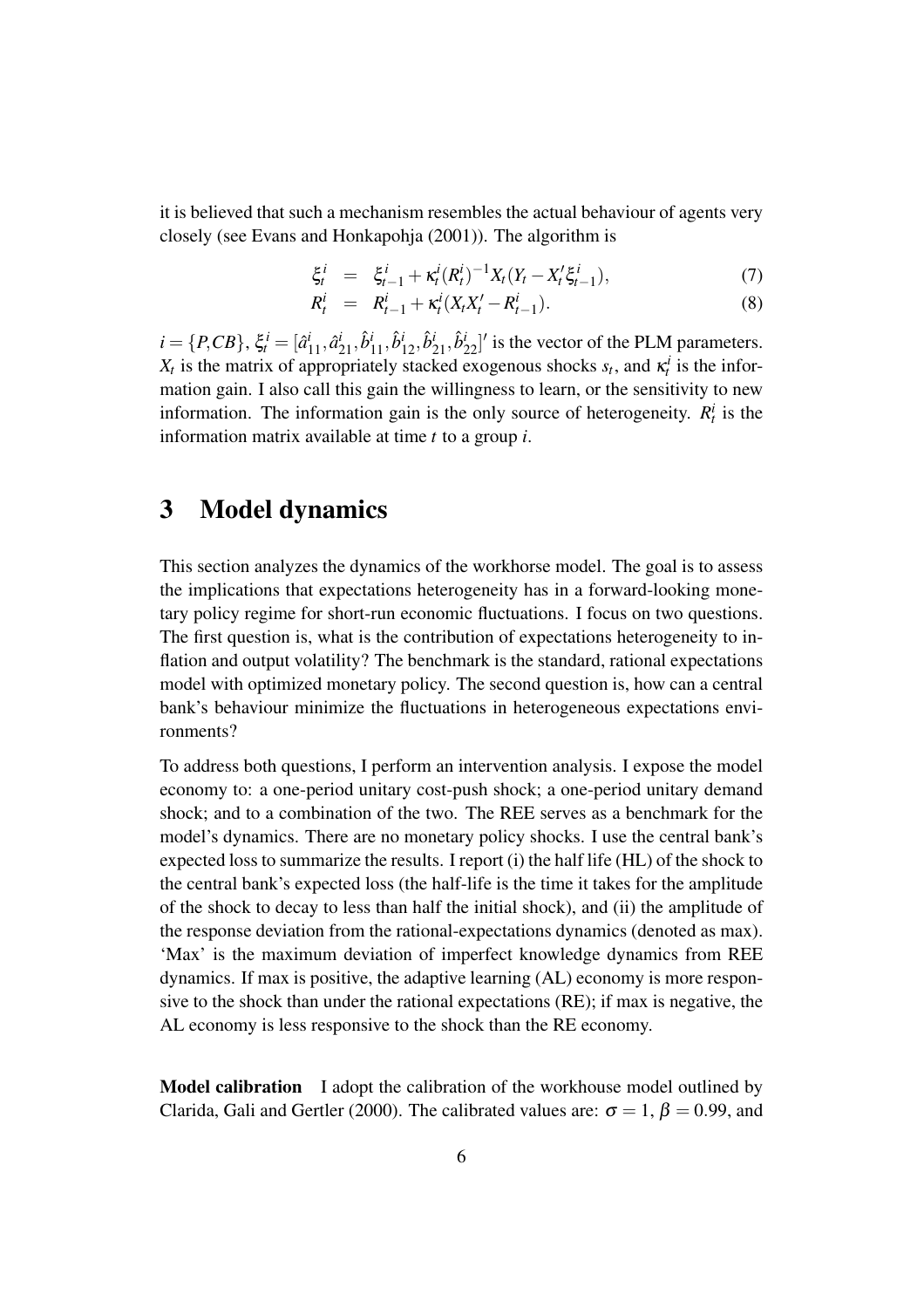$\lambda = 0.3$ . Optimal weights are derived for the policy rule equation (3). I assume that a central bank puts  $1/3$  weight on output stabilization, and  $2/3$  weight on inflation stabilization  $(\theta^*_{\pi}, \theta^*_{x}) = (1.5, 1)$ . For comparison purposes, I also use two sets of non-optimal policy weights:  $(\theta_{\pi}, \theta_{x}) = (1.3, 1), (2.5, 1)$ . In all the simulations, I assume an econometric learning algorithm, which means that whenever a new piece of information (an observation) arrives, the agents re-estimate their forecasting models. The recursive econometric learning is represented by (7) and (8) with  $\kappa_t^i = c_i(t-15)^{-1}$ , where *t* denotes time, and  $i = \{CB, P\}$ ;  $c_i$  is a positive constant and represents a bias in the information gain. If  $c_i = 1$ ,  $\kappa_t^i$  is the recursive least squares technique. If  $c_i > 1$ , there is a greater willingness to update than under standard econometric learning. However,  $\kappa_t^i \to 0$  as  $t \to \infty$ , thus the effect of  $c_i \neq 1$  matters only initially. Next, I calibrate the autocorrelation in demand and cost-push shocks to be 0.2. The reason for such a small number is that high persistence in the output gap and inflation is delivered by adaptive learning (see for instance Milani (2007)). The value is set to replicate the empirical volatility of inflation and output. All the simulations are initialized from steady state values:  $\xi_0^i = [a_{11}^i, a_{21}^i, b_{11}^i, b_{12}^i, b_{21}^i, b_{22}^i]'$ , for  $i = \{P, CB\}$ .  $R_0^i$  $\frac{i}{0}$  is an identity matrix.<sup>3</sup>

**Experiment description** First, the reference results start with the case where knowledge is imperfect but homogeneous. Both the private agents and the central bank have the same sensitivity to new information/innovations,  $\kappa_t^P = \kappa_t^{CB} = \kappa_t$ . Then, the same technology is used to study the heterogenous expectations case. To determine what contribution expectations heterogeneity makes to inflation and output volatility, the two groups of agents are assumed to have different sensitivity to new information,  $\kappa_t^P \neq \kappa_t^{CB}$ . The focus is on the instances in which (i) the private agents are more sensitive than the central bank, and (ii) private agents are less sensitive then the central bank. To explore how a central bank can minimize the fluctuations under setups (i) and (ii), I compare the effects of monetary policies which are (a) optimal in the rational expectations (RE) environment, (b) more, and (c) less responsive to inflation than under the optimal (RE) setting.

<sup>&</sup>lt;sup>3</sup> The Matlab code to replicate the simulation results can be obtained from the author upon request.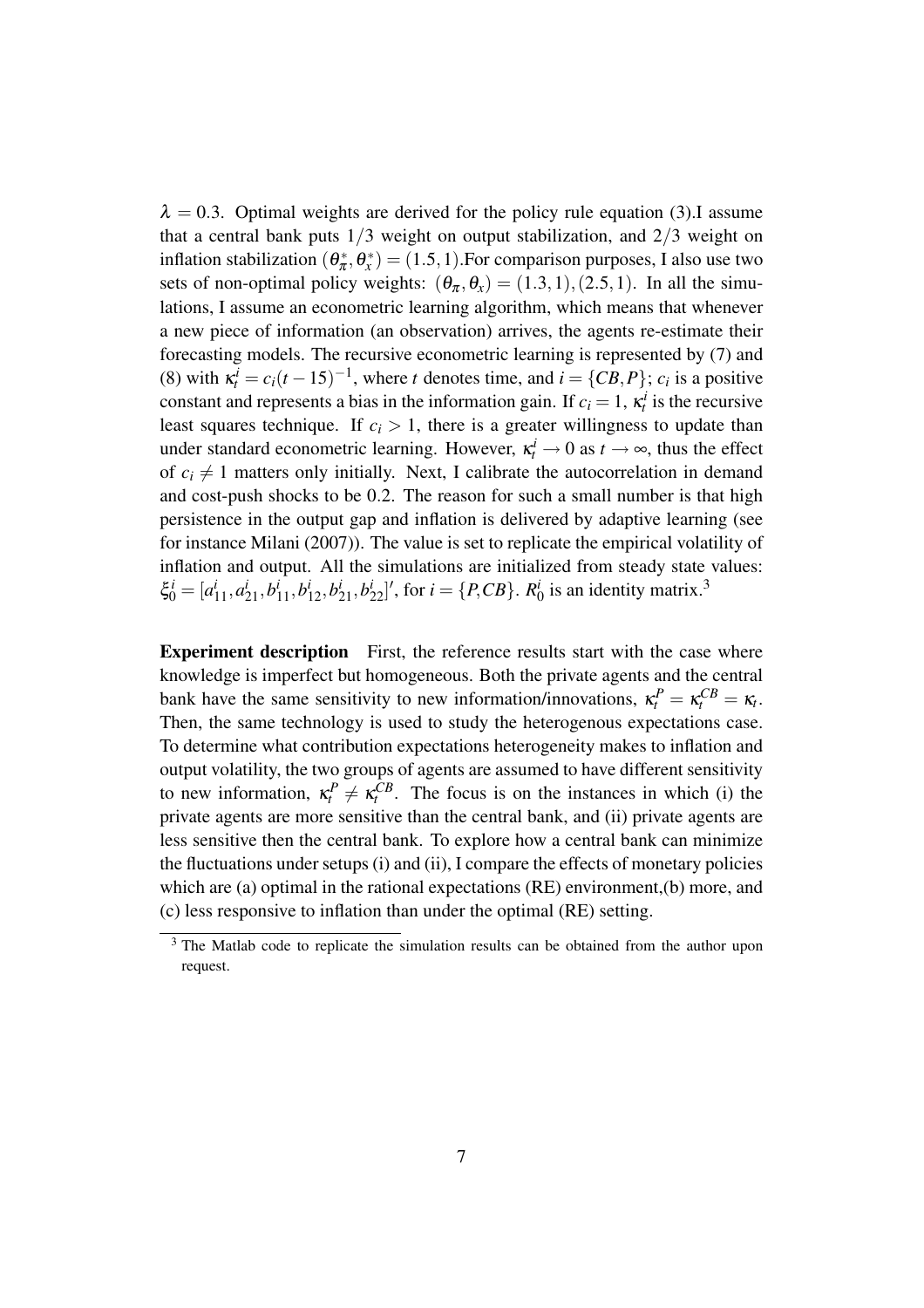#### Table 1

The amplitude of the central bank's loss to demand and cost-push shocks relative to the REE

| Amplitude      |              |                | $\theta_{\pi}$ |       |       |       |       |       |       |       |       |
|----------------|--------------|----------------|----------------|-------|-------|-------|-------|-------|-------|-------|-------|
|                |              |                |                | 1.3   |       |       | 1.5   |       |       | 2.5   |       |
| $\mathcal{C}P$ | <b>Shock</b> |                | $c_{CB}$       |       |       |       |       |       |       |       |       |
|                | 80           | $u_0$          | 0.8            |       | 1.2   | 0.8   | 1     | 1.2   | 0.8   |       | 1.2   |
| 0.8            |              | $\overline{0}$ | 0.055          | 0.050 | 0.047 | 0.043 | 0.039 | 0.037 | 0.031 | 0.028 | 0.018 |
|                | $\theta$     |                | 0.192          | 0.188 | 0.184 | 0.162 | 0.159 | 0.157 | 0.136 | 0.133 | 0.130 |
|                | 1            |                | 0.232          | 0.221 | 0.214 | 0.194 | 0.188 | 0.183 | 0.187 | 0.182 | 0.179 |
| 1              | 1            | $\overline{0}$ | 0.077          | 0.066 | 0.062 | 0.056 | 0.050 | 0.046 | 0.040 | 0.035 | 0.032 |
|                | $\Omega$     |                | 0.242          | 0.235 | 0.230 | 0.200 | 0.196 | 0.193 | 0.166 | 0.162 | 0.159 |
|                | 1            |                | 0.307          | 0.281 | 0.270 | 0.244 | 0.235 | 0.229 | 0.230 | 0.224 | 0.219 |
| 1.2            | 1            | $\Omega$       | 0.109          | 0.084 | 0.077 | 0.073 | 0.062 | 0.057 | 0.049 | 0.042 | 0.037 |
|                | $\theta$     |                | 0.295          | 0.284 | 0.277 | 0.239 | 0.234 | 0.229 | 0.197 | 0.192 | 0.187 |
|                | 1            |                | 0.407          | 0.344 | 0.328 | 0.339 | 0.311 | 0.297 | 0.272 | 0.265 | 0.258 |

Note: For shocks "0" means no shock, "1" is a unitary shock.

### 3.1 The central bank's expected loss in the homogenous case

Table 1 and 2 give a representative set of results.<sup>4</sup> The elements in bold show the results for the homogeneous knowledge case. The remaining results illustrate the outcomes for heterogenous knowledge, and are discussed in the next subsection. Table 3 summarizes the impulse responses for the perfect knowledge case (RE dynamics).

Adaptive learning's contribution to volatility Looking at the homogeneous results, we can clearly see that the adaptive learning increases overall economic volatility. In all considered cases,  $c_P = c_{CB} \in \{0.8, 1, 1.2\}$ , the amplitude (table 1), and the half life (table 2) is a positive number, which means that the impulse response of expected CB's loss is bigger than under the RE dynamics for all *t*. For example, if a demand shock hits the economy,  $u_0 = 1$ , and  $c_P = c_{CB} = 0.8$ 

<sup>&</sup>lt;sup>4</sup> A full grid search was performed for all possible combinations of policy parameters ( $\theta_{\pi} \in (1,5)$ ) and  $\theta_r = 1$ , and the information gain parameters  $\{c_p, c_{CB}\} \in (0.8, 1.2)$ . Due to their complexity, I decided to present only a representative set. The full set of results can be obtained upon request.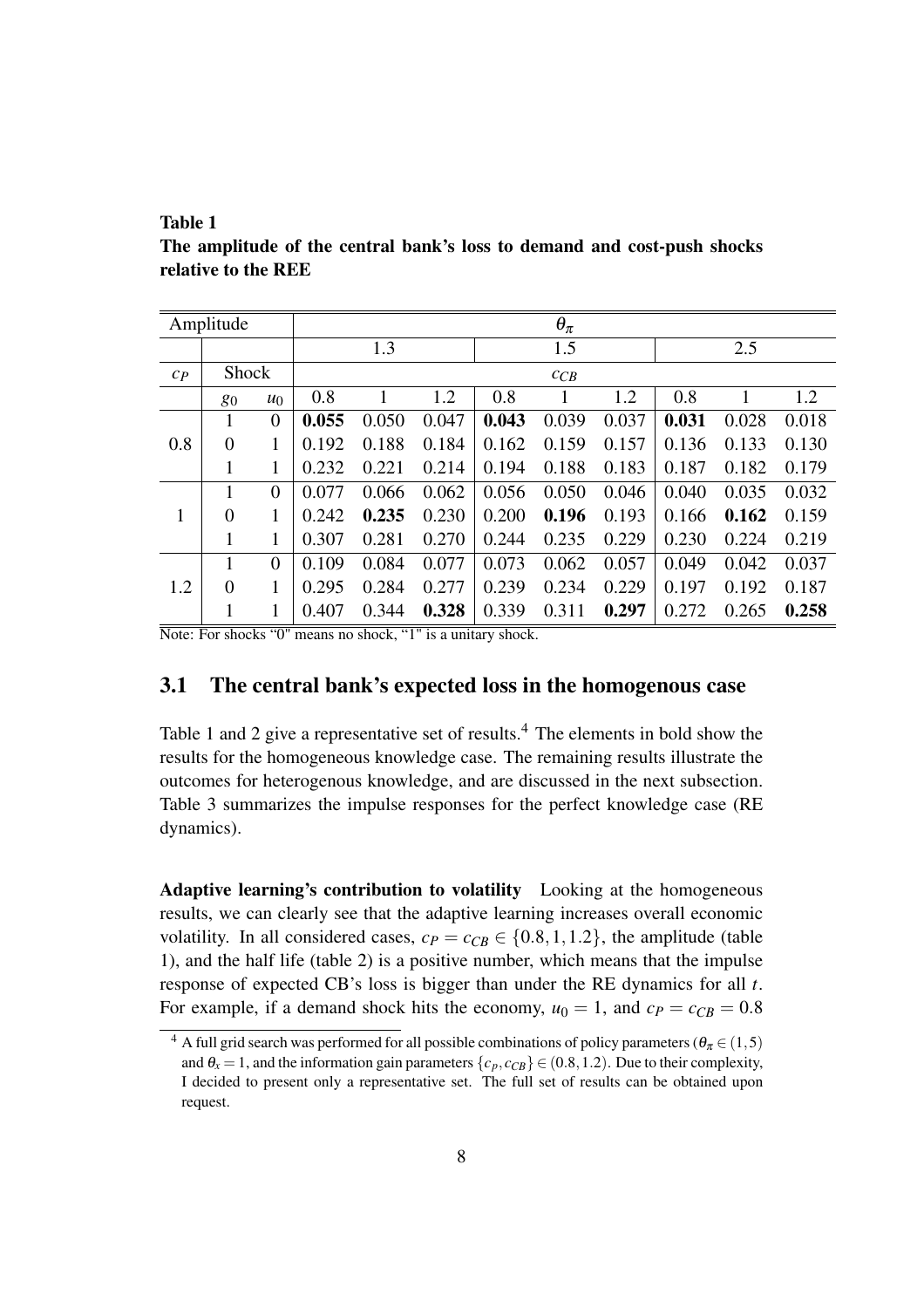## Table 2

The half life of the central bank's loss function response to demand and costpush shocks, relative to the REE

|                |                |                | $\theta_{\pi}$ |          |         |         |         |         |     |     |     |
|----------------|----------------|----------------|----------------|----------|---------|---------|---------|---------|-----|-----|-----|
|                |                |                |                | 1.3      |         |         | 1.5     |         |     | 2.5 |     |
| $\mathcal{C}P$ |                | <b>Shock</b>   |                | $c_{CB}$ |         |         |         |         |     |     |     |
|                | $g_0$          | $u_0$          | 0.8            | 1        | 1.2     | 0.8     |         | 1.2     | 0.8 |     | 1.2 |
| 0.8            | 1              | $\overline{0}$ | $1000+$        | 990      | 981     | 993     | 971     | 970     | 488 | 742 | 720 |
|                | $\overline{0}$ |                | $1000+$        | 994      | 993     | $1000+$ | $1000+$ | $1000+$ | 222 | 225 | 233 |
|                | 1              |                | 997            | 996      | 995     | $1000+$ | $1000+$ | $1000+$ | 153 | 149 | 151 |
| $\mathbf{1}$   | $\mathbf{1}$   | $\theta$       | $1000+$        | 995      | 993     | 996     | 993     | 977     | 227 | 285 | 389 |
|                | 0              |                | $1000+$        | 995      | 994     | 859     | 816     | 812     | 140 | 137 | 139 |
|                | 1              |                | $1000+$        | 997      | 993     | $1000+$ | 821     | 867     | 102 | 96  | 95  |
|                | 1              | $\overline{0}$ | 607            | 995      | $1000+$ | 430     | 644     | 925     | 153 | 151 | 192 |
| 1.2            | $\theta$       |                | $1000+$        | $1000+$  | $1000+$ | 504     | 462     | 454     | 102 | 97  | 97  |
|                | 1              |                | $1000+$        | $1000+$  | $1000+$ | 993     | 996     | $1000+$ | 78  | 71  | 69  |

Note: For shocks "0" means no shock, "1" is a unitary shock.

| Table 3                                                        |  |  |
|----------------------------------------------------------------|--|--|
| The summary of impulse responses for the rational expectations |  |  |

|             | Shock | Periods to  | $\theta_\pi$ |                      |     |  |  |
|-------------|-------|-------------|--------------|----------------------|-----|--|--|
| $u_0$<br>80 |       | convergence | 1.3          | 1.5                  | 2.5 |  |  |
|             |       |             |              | 0.98 1.02 1.29       |     |  |  |
|             |       |             |              | $0.72$ $0.52$ $0.43$ |     |  |  |
|             |       |             | 1.49         | 1.52 1.58            |     |  |  |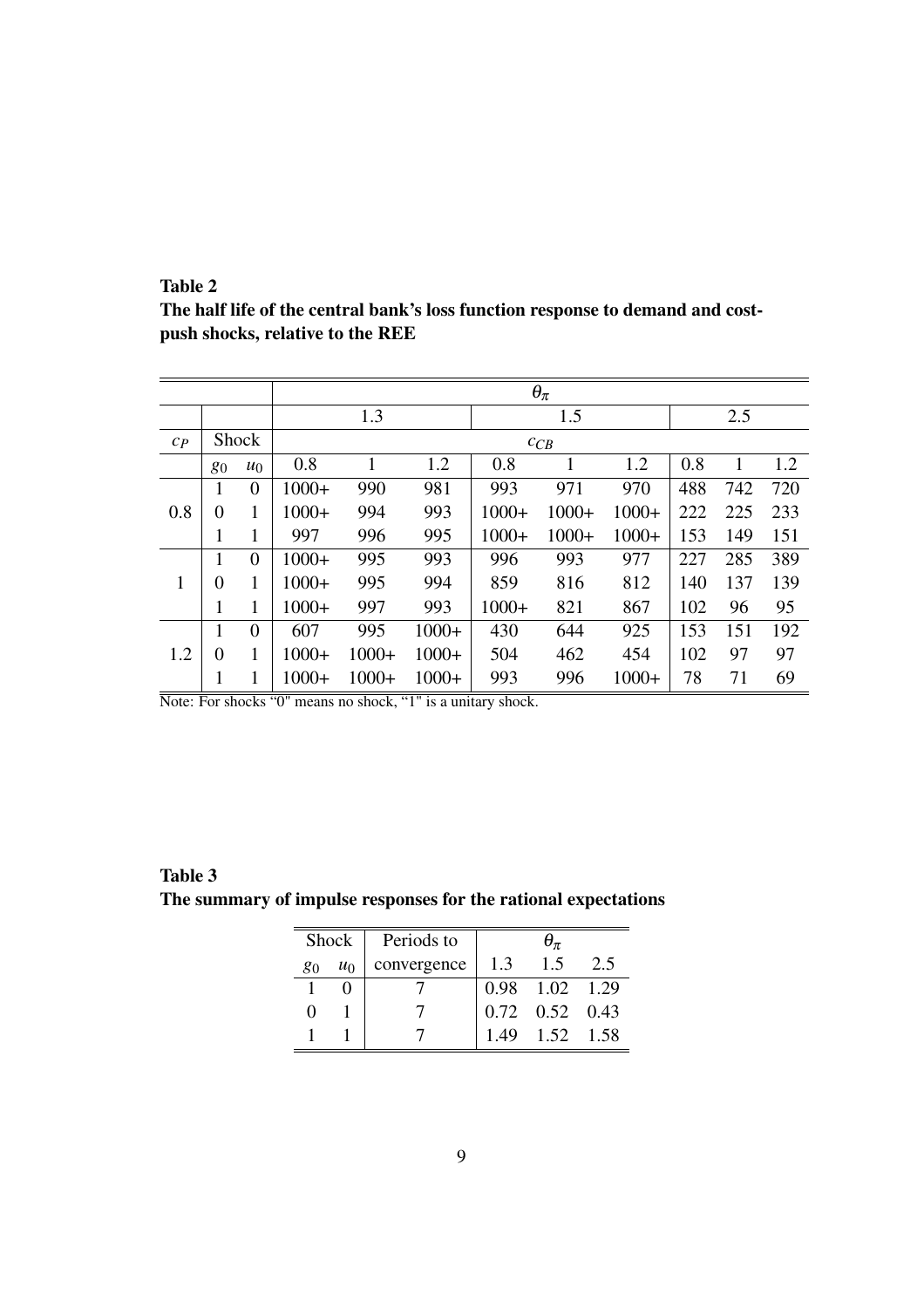and  $\theta_{\pi} = 1.3$ , the expected central bank's loss is higher by 0.192 basis points. The total loss amplitude is then 1.172, the sum of the RE response, 0.98, and the contribution of adaptive learning, 0.192. The HL of the shock exceeds the RE case by more than 1000 periods (1000+). If  $\theta_{\pi} = 2.5$ , then the contribution to the response amplitude is 0.136, and the total amplitude is 1.116. The HL is only 488 periods longer than in the RE case (table 3), where it takes the economy only 7 periods to converge to its steady state.

We can also see that with higher sensitivity to new information,  $c_i > 0.8$ , the HL shortens. Examining the last three columns of table 2 for the demand shock again, we see that the half life drops from 222 periods, through 137, to only 97 periods, as  $c_P = c_{CB}$  increases from 0.8 to 1.2. The same results hold for a cost-push shock, and for cost-push and demand shocks occurring jointly,  $g_0 = u_0 = 1$ . (Note, the decline in half-life is not monotonic when  $\theta_{\pi} = 1.3$ 

Remarkably, the policy that is efficient under rational expectations does not perform very well in an imperfect knowledge case. It is a similar finding to that of Orphanides and Williams (2003). From Tables 1 and 2 it follows that optimal (RE) policy is outperformed by the more inflation-responsive policy rule.<sup>5</sup>

The effects of monetary policy The key result for the homogeneous case is that monetary policy can effectively influence both economic variability and the speed of learning (the convergence to the REE). The numbers in tables 1 and 2 demonstrate that increasing the inflation responsiveness from  $\theta_{\pi} = 1.3$  to 2.5 lowers the deviation from RE dynamics. The shock response amplitude decreases in all three cases. Also the speed of learning significantly improves. Its relation to the policy reactiveness is highly non-linear. All these results confirm the findings made by Orphanides and Williams (2002), and Ferrero (2004). "Policy should respond more aggressively to inflation under imperfect knowledge than under perfect knowledge ... in order to anchor inflation expectations and foster macroeconomic stability", Orphanides and Williams (2003, p.26).

The results for the imperfect, homogeneous knowledge case can be summarized in two points:

• overall volatility increases with higher sensitivity to new information, but the increase in volatility is offset by faster learning;

<sup>&</sup>lt;sup>5</sup> "...policies that would be efficient under rational expectations can perform poorly when knowledge is imperfect", Orphanides and Williams (2003,p.26).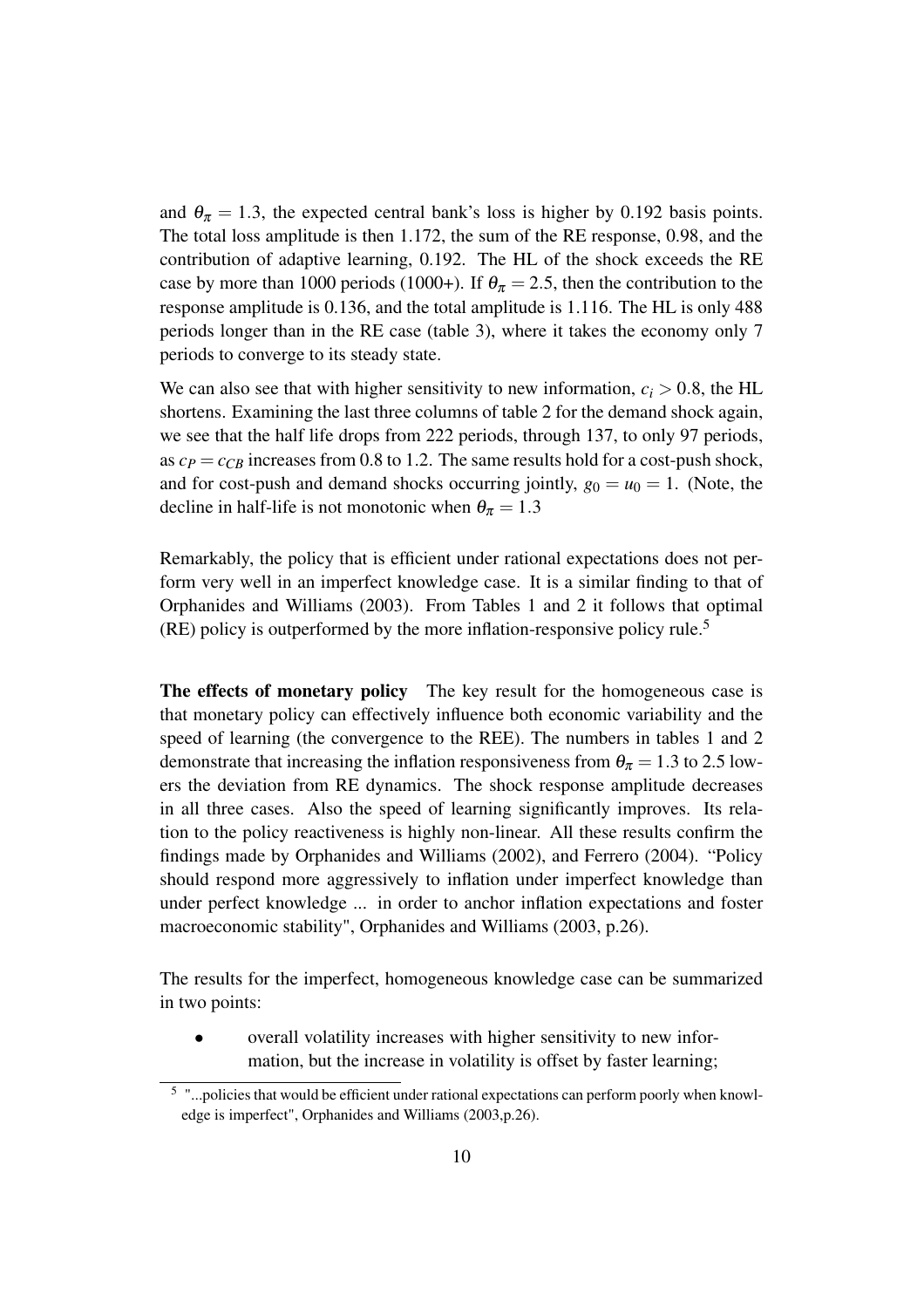• if the policy reacts aggressively to inflation, the central bank's expected loss decreases; the speed of learning increases.

### 3.2 CB's expected loss in the heterogeneous case

The results under heterogenous expectations differ dramatically from the benchmark case. The summary of impulse response characteristics is again in tables 1 and 2. The heterogeneous information cases are not in bold. There are two dimensions to read the results in: the effect of different sensitivity to new information  $({c_P, c_{CB}} \in {0.8, 1, 1.2} \times {0.8, 1, 1.2} : c_P \neq c_{CB})$ , and the policy inflation reactiveness ( $\theta_{\pi} = \{1.3, 2.5\}$ ). We can read the following story from tables 1 and 2:

#### The effect of expectations heterogeneity

- As the private sector becomes more sensitive to new information, economic variability increases. Fixing  $c_{CR}$ , the impulse amplitude of CB's expected loss increases with *cP*.
- As the central bank becomes more sensitive to new information, economic variability decreases. Fixing  $c_p$  and shifting  $c_{CB}$ , amplitude falls.
- As both central bank and private sector become more new-information sensitive  $(c_i$  increases), and at the same time monetary policy is less inflation responsive ( $\theta_{\pi} = 1.3$ ), volatility falls.
- As the private sector becomes more sensitive to new information, the speed of convergence increases.
- As the central bank becomes more sensitive to new information, and at the same time the policy is too responsive, the speed of convergence decreases. If policy is less responsive than the optimal RE policy, the results are inconclusive.

#### The effect of monetary policy

- As policy becomes more inflation responsive, economic volatility decreases.
- The relative reduction in volatility depends on the degree of expectations heterogeneity (*cP*-*cCB* ratio).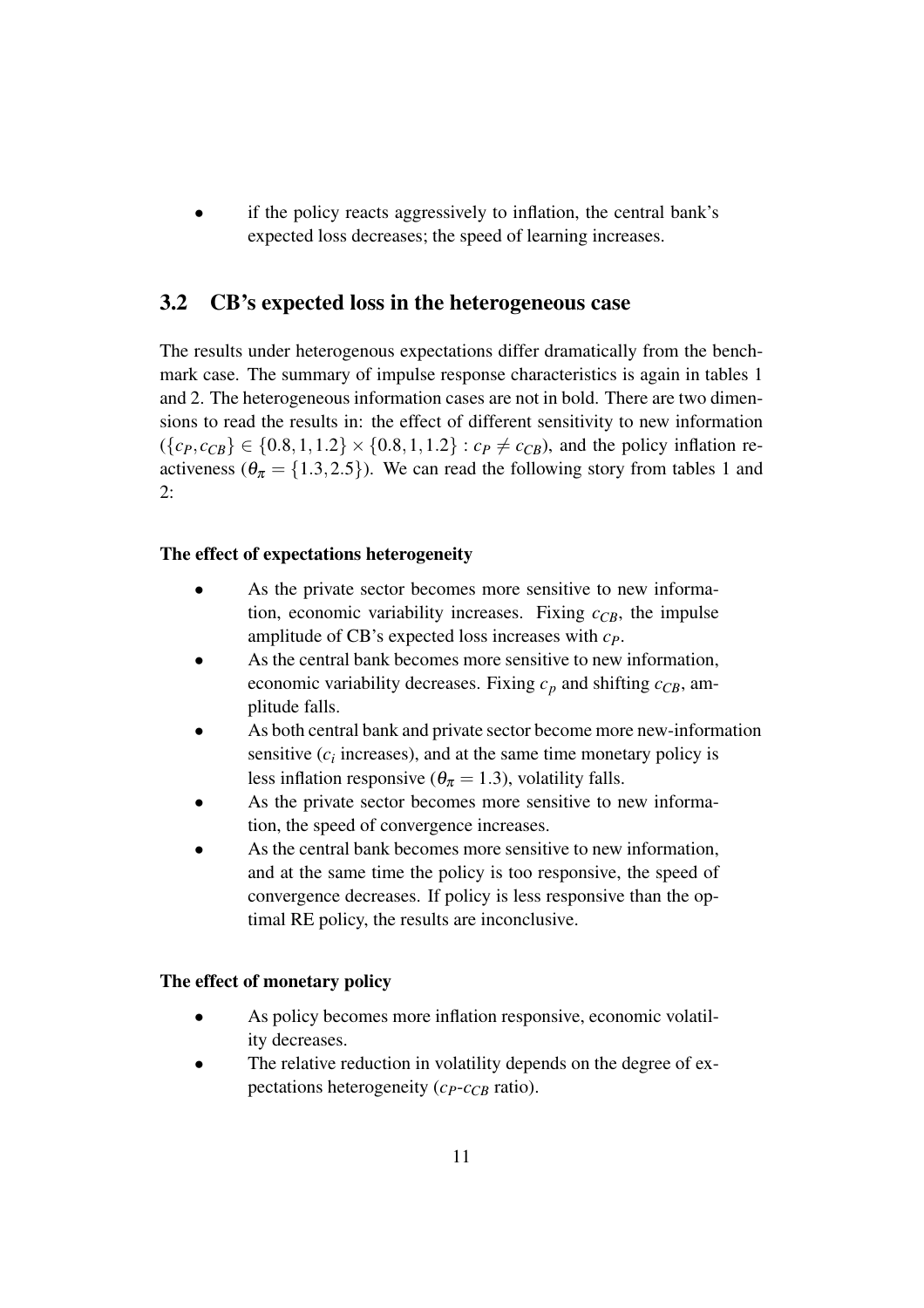• As policy becomes more inflation responsive, the speed of convergence significantly increases.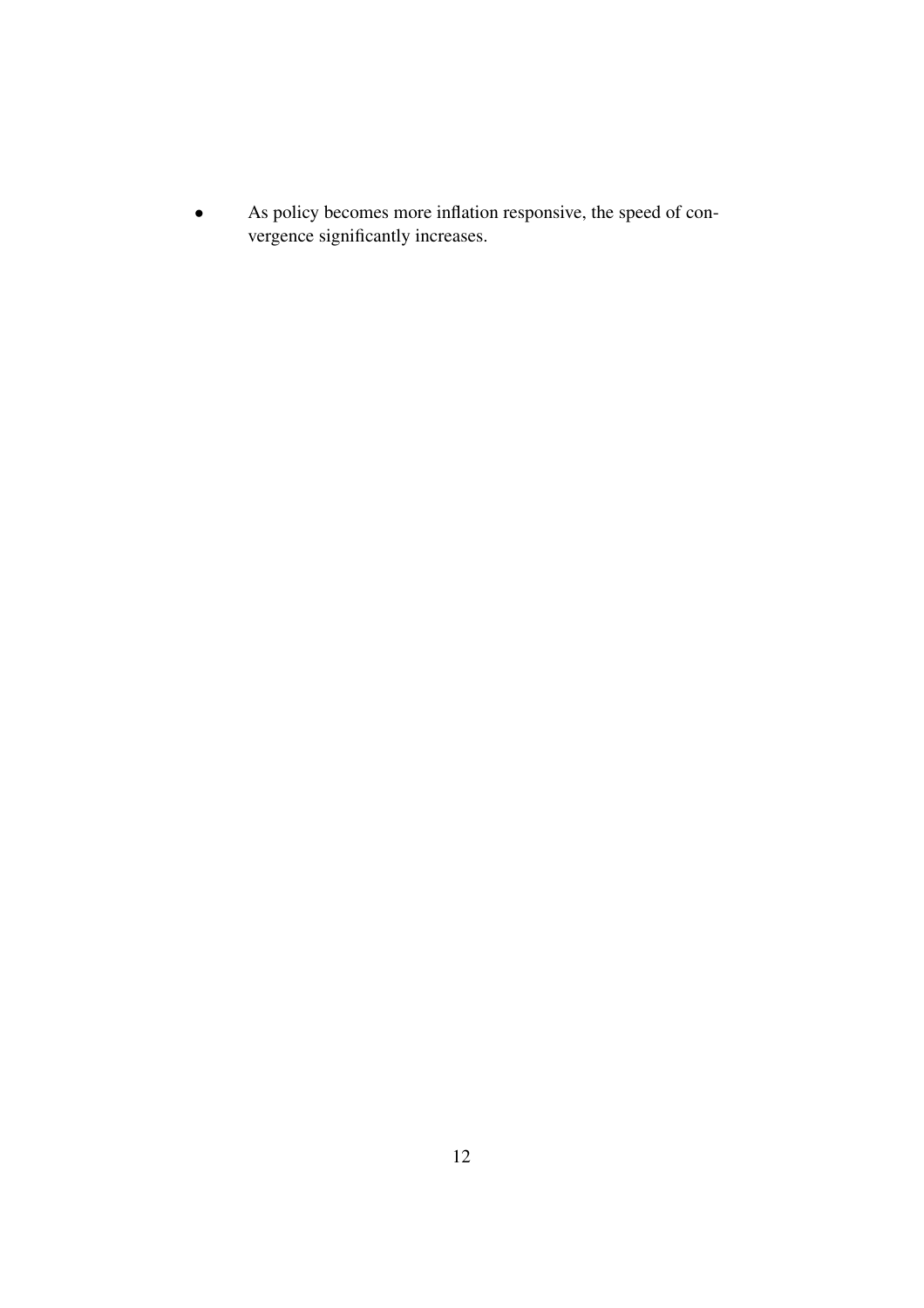

## Figure 1 Impulse response of the central banks' expected loss

Note: The *dashed line* is the response when  $\theta_{\pi} = 1.3$ , the *continuous line* is for  $\theta_{\pi}^{*} = 1.5$ , and the *dotted line* is for  $\theta_{\pi} = 2.5$ . The economy is subject to a unitary cost-push and demand shock ( $u_0 =$  $g_0 = 1$ ), and the impulse response function is evaluated in 3 dimensions: time, and information gain bias  $c_p$  and  $c_{CB}$ . The graphs above show the impulse response value at time  $t = \{4, 8, 16, 40\}$ .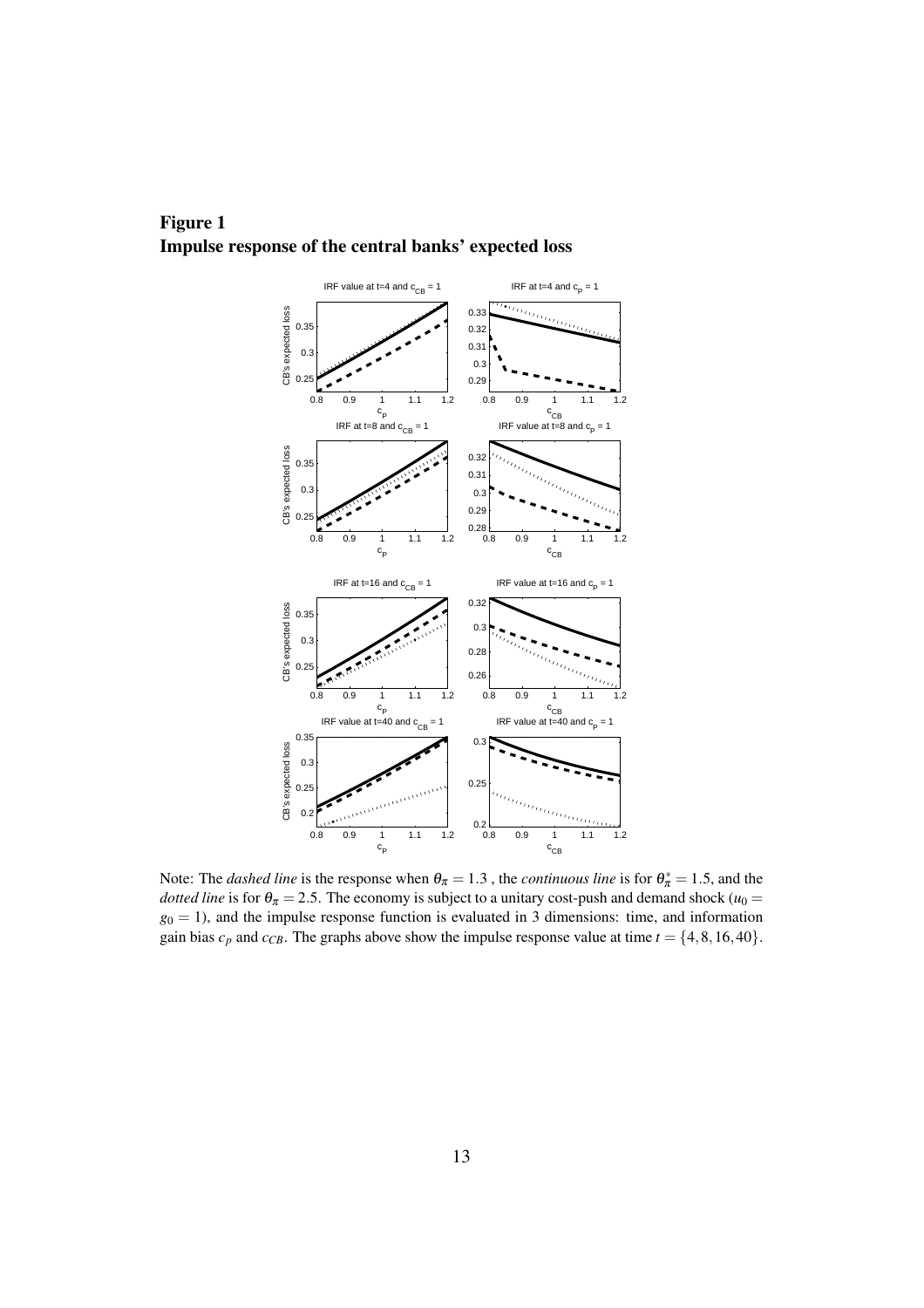The aggregated results indicate that, in the short run, monetary policy has a limited operational space and non-trivial implications. In figure 1, I plot the impulse response function of the central bank's expected loss for policies that differ in their reactiveness to inflation. The impulse responses are presented in a static form. They are cut for horizons  $t = \{4, 8, 16, 40\}$ , and are plotted for a different information gain bias,  $\{c_P, c_{CB}\}\$ . Periods 4 to 8 represent the short run. The medium run and long run are represented by 16 and 40 periods, respectively.

Figure 1 reveals that, in the short run, monetary policy that is less responsive to inflation ( $\theta_{\pi}$  < 1.5), delivers the lowest expected loss for almost all combinations of  ${c_P, c_{CB}}$  – the dashed line lies at the bottom at  $t = 8$ . On the other hand, this is not a long-lasting phenomenon. In the medium run the inflation-responsive policy ( $\theta_{\pi}$  = 2.5) results in lower expected loss. At  $t = 16$ , it depends on the degree of information gain bias, but the dotted line shows that the responsive policy performs the best in most cases. In the long run, for  $t \geq 40$ , the inflation responsive policy is dominant – the dotted line is always connected with the lowest expected losses.

Similarly, as found in the homogeneous expectations case, optimal (RE) monetary policy does not perform very well under heterogeneous expectations. In Figure 1, the continuous line, where  $\theta_{\pi}^* = 1.5$ , is not connected with the lowest expected loss. Even though it can be the second best option in some cases, it is always dominated by less or more inflation responsive policy.

Robustness The robustness of results is checked by changing the relative sizes of the shocks. The basic results remain mostly unchanged. As the variance of the demand shock *g<sup>t</sup>* gets bigger in relative terms, there is a polarization of the policy effect at the short and long horizon. At  $t = 20$ , an inflation-reactive policy clearly dominates. On the other hand, as the variance of cost-push shock  $u_t$  gets bigger, in relative terms – approximately twice bigger – the picture slightly changes. At the short horizon, there is already a region of expectations heterogeneity in which inflation responsive policy is preferred, and over time it dominates.

## 4 Some intuition behind the results

One of the characteristics of adaptive learning is that, eventually, the boundedly rational equilibrium path converges to the REE (Evans and Honkapohja (2003a)). Even though the two groups of agents are assumed not to communicate with one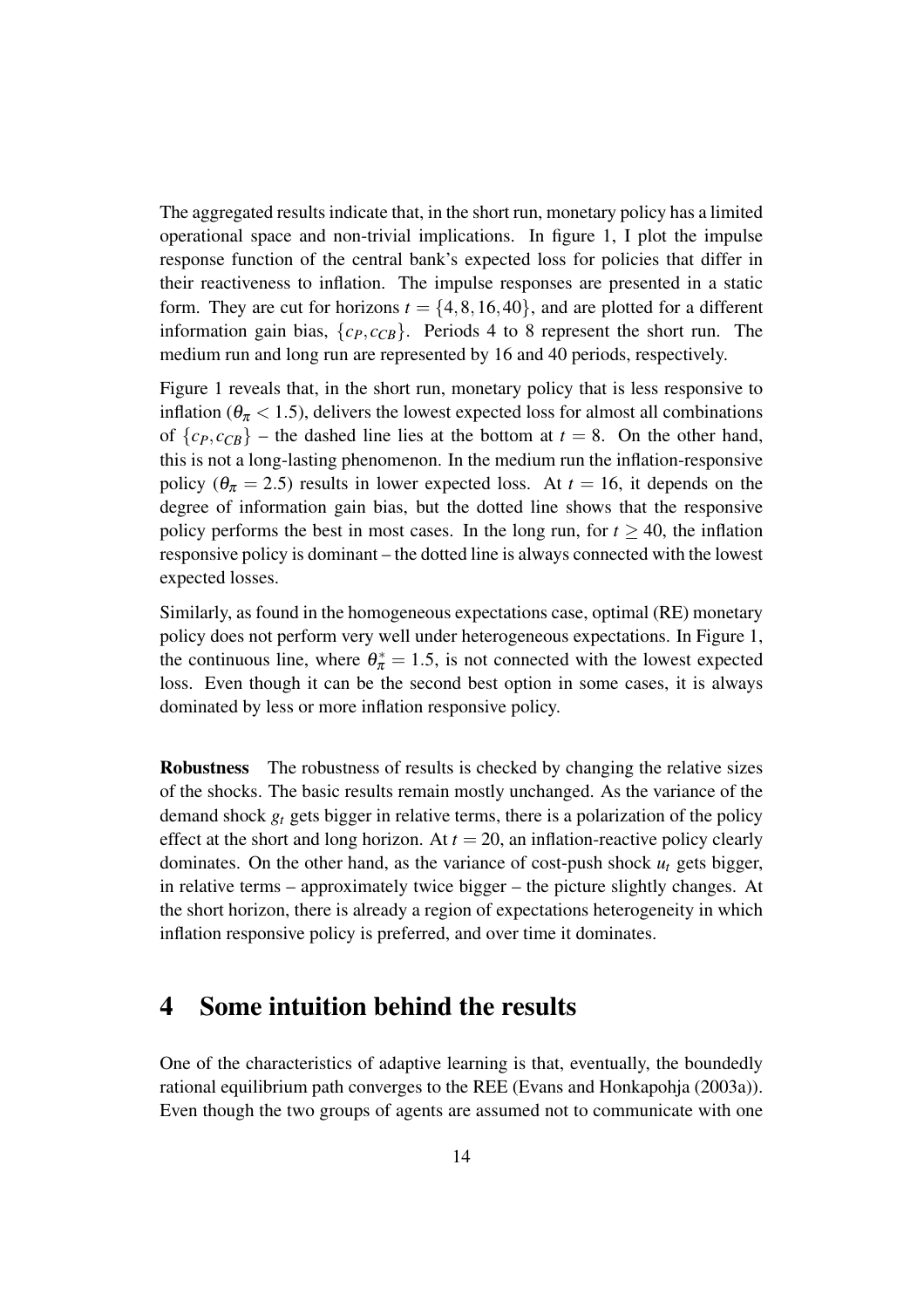another, they can reach homogeneous and perfect knowledge. Over time, both groups, unintentionally (purely based on their own errors), end up with the same forecasting model and the same expectations. This is why we observe in figure 1 that an inflation-responsive policy starts to dominate after 16 quarters. It is because expectations become homogeneous, and the economic environment evolves towards the RE. An important difference is that this does not hold early on, and a too responsive policy can actually considerably destabilize the economy. This observation leads to the conclusion that when expectations are heterogeneous, monetary policy should not be too active in order to improve stability in the shortterm.

To understand the results it is helpful if the model (4)-(6) is rewritten in a more suitable form so that we can see the effects of expectations heterogeneity more easily. For simplicity, I also assume that  $\hat{E}^P_t x_{t+1} - \hat{E}^{CB}_t x_{t+1} = 0$ . Then the workhorse model can be written as

$$
x_t = -\sigma \theta_0 + \sigma \theta_\pi (\theta_\pi^{-1} \hat{E}_t^P \pi_{t+1} - \hat{E}_t^{CB} \pi_{t+1}) + g_t,
$$
  

$$
\pi_t = \lambda \sigma \theta_0 + \lambda \sigma \theta_\pi \left[ \frac{\lambda \sigma + \beta}{\lambda \beta \theta_\pi} \hat{E}_t^P \pi_{t+1} - \hat{E}_t^{CB} \pi_{t+1} \right] + u_t + \lambda g_t.
$$

**Demand shock** A demand shock first hits the output gap, and then affects inflation for a while. Beginning in the REE, agents were expecting equilibrium values of inflation and the output gap. In the RE and persistence-less environment, the shock would have just a one period impact. Under adaptive learning it influences expectations for subsequent periods. Being surprised, agents update their forecasting models. The policy rate is set so that it neutralizes the shock. A positive demand shock will cause an upward correction in the PLM's parameters, which will yield higher predictions of inflation and the output gap for the future periods. The policy rate reacts to those values. Because increasing *cCB* causes higher expected values for inflation and output gap, monetary policy is suddenly more restrictive – the policy rate increases. This is why the expected CB's loss declines as *cCB* increases.

Using the same logic, we can interpret the effect of increasing private sector sensitivity to new information. A demand shock transmits to the future via expectations. Private agents update their model similarly to the central bank. Their expectations, however, influence the economic dynamics directly. A positive shock motivates model updates, yielding higher inflation and output gap forecasts in the future. Higher output gap expectations imply a higher current output gap, and consequently higher inflation. Higher inflation expectations have a direct effect on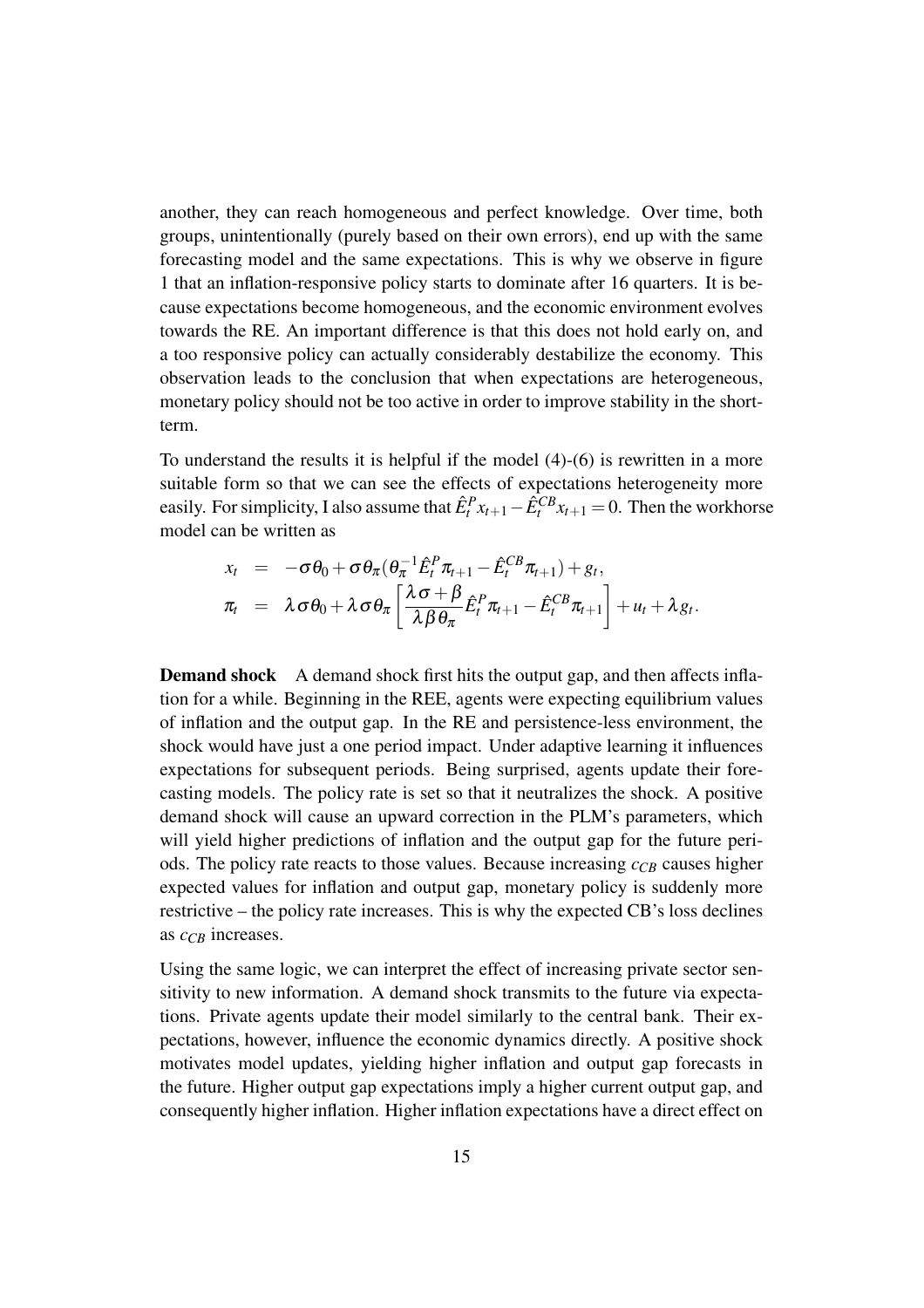inflation, which increases, and an indirect effect on the output gap via a decrease in the real interest rate, which influences the output gap positively.

Cost-push shock Assuming no persistence, a cost-push shock has an immediate impact on the contemporaneous inflation and expectations, via which it transmits further. In the next period, since no other shock occurs, inflation should return to the REE. But because the private agents and the central bank update their model – biasing upward their expectations, the inflation rate and the output gap increase above the RE values. The mechanism of monetary policy is the same as in the previous shock case. An inflation averse policy pushes inflation down to the RE dynamics, and since the policy is now more aggressive than under the RE, the output gap decreases more, and becomes more responsive.

The central bank's new-information sensitivity decreases the inflation rate responsiveness to a cost-push shock, but increases the responsiveness of the output gap. Again, monetary policy becomes more restrictive than under the RE, since the central bank predicts higher inflation due to the model updates, it tightens the interest rate, which closes the output gap, and the inflation rate returns to the RE dynamics. Thus by changing  $c_{CB}$ , we can explain the decrease in the responsiveness of inflation, accompanied by the increase in the responsiveness of the output gap so.

The private sector's sensitivity to new information helps the cost shock to propagate to inflation. As private agents become more innovation sensitive, they anticipate higher inflation than under full knowledge, and thus increase the actual inflation rate. With increasing *cP*, agents update their models more, and produce higher forecasts of inflation. This immediately increases inflation due to higher expected inflation in the future. Agents also update their forecasts of the output gap. They will anticipate the reaction of the central bank, which they assume has the same expectations as themselves, which will lead to a policy rate adjustment. Since *c<sup>P</sup>* will bias a policy reaction upwards, private agents will assume a lower output gap than under the RE. This explains why the output gap becomes more reactive if the private sector is more information sensitive. This phenomenon is observable particularly if the central bank is too responsive to inflation.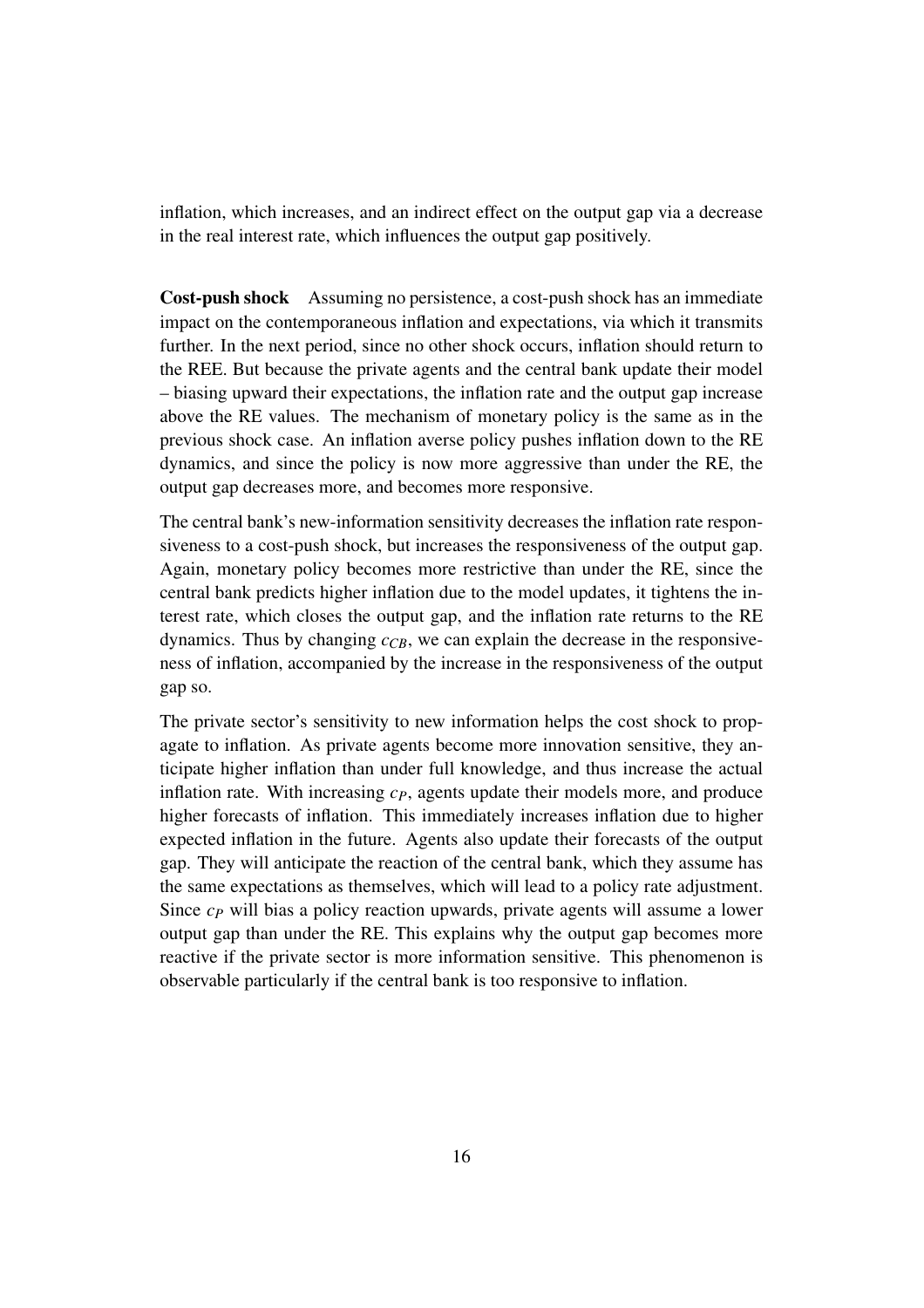## 5 Concluding discussion

*The world is simpler if knowledge and beliefs are homogeneous.* If knowledge is homogeneous, a central bank's aversion to price inflation helps to decrease inflation variability and speeds up learning. The speed of learning affects the persistence of inflation and its variability. If a central bank wishes to minimize its expected loss, it is desirable that agents learn the economy's actual law of motion as fast as possible. If knowledge and beliefs are heterogeneous, the central bank should not be too anti-inflationary, because if the bank is less inflation responsive, short-run economic stability improves. Thus, in a heterogeneous expectations world, the first goal of the central bank should aim to make expectations homogeneous across the economy, in order to minimize inflation target and output volatility. Once expectations have become homogeneous, the standard policy recommendations apply.

*How can a central bank make expectations homogeneous in the short run?* The expectations homogeneity is closely related to enhancing policy effectiveness. In this simple model, there are two ways this may work. First, either the central bank learns and adopts private agents' expectations. Or second, private agents get to know and acquire the central bank's expectations. (And of course the two processes could be combined, with both sets of expectations converging on each other). In practice, neither is simple. The first will require reliable measures of private sector expectations. Central banks usually have surveys of private sector expectations on future economic developments. But the information that such surveys yield might be unreliable. The data collected may not truly represent market expectations, which drive agents' market behaviour - they could be subject to systematic measurement errors (due to inaccurate or collusive, game-playing responses, perhaps). In fact, the central bank can never be sure if the data being collected are useful for immediate policy decisions. Those considerations suggest it might be better for private agents to borrow central bank expectations, than the reverse. But how can this be done? And can it be relied upon? Central bank communications, through publications, speeches, and press conferences, clearly provide a crucial educative function. But when credibility is absent, the logic of this paper is that the central bank really must furnish evidence of its commitment and capability to turn its expectations into reality.

A major challenge for future research is obtaining an analytical solution to the problem addressed in this paper. Even with a simple model, heterogeneous expectations and adaptive learning create a modelling environment that is not read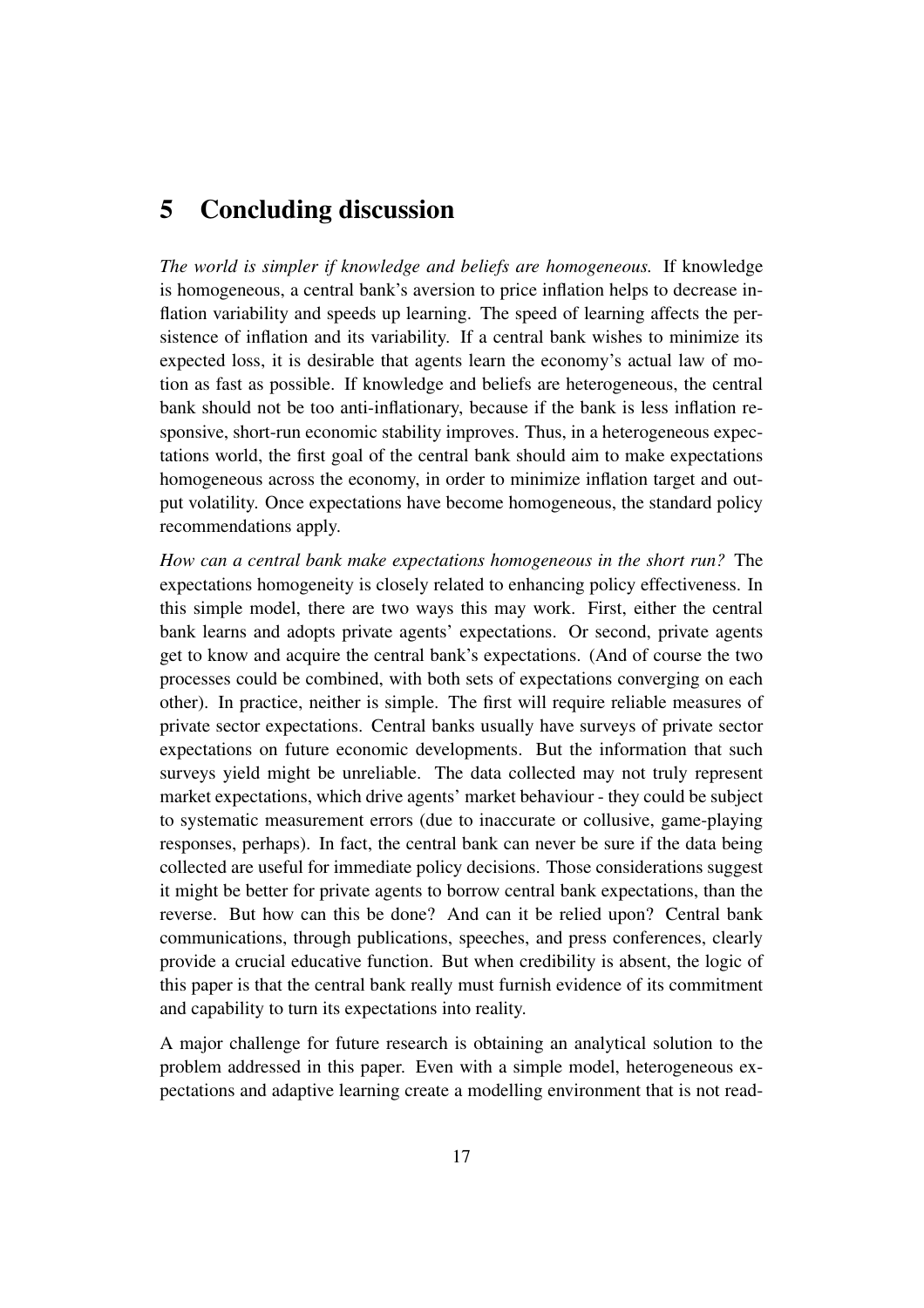ily tractable analytically. Model transition functions are highly non-linear, which complicates and limits a comparative statics analysis. Analytical evaluation of the speed of learning, as in Ferrero (2007), also seems complex. At present, numerical analysis seems to be the most viable approach.

## References

- Clarida, R, J Gali, and M Gertler (2000), "Monetary policy rules and macroeconomic stability: Evidence and some theory," *Quarterly Journal of Economics*, 115, 147–180.
- Evans, G and S Honkapohja (2001), *Learning and Expectations in Macroeconomics*, Princeton University Press, New Jersey, 2 edn.
- Evans, G and S Honkapohja (2003a), "Adaptive learning and monetary policy design," *Journal of Money, Credit and Banking*, 35, 1045–1072.
- Evans, G and S Honkapohja (2003b), "Expectations and the stability problem for optimal monetary policies," *Review of Economic Studies*, 70, 807–824.
- Honkapohja, S and K Mitra (2005), "Performance of monetary policy with internal central bank forecasting," *Journal of Economic Dynamics and Control*, 29(forthcoming), 627–658.
- Mankiw, N and J Wolfers (2003), "Disagreement about inflation expectations," *NBER Macroeconomics Annual*, 18.
- Milani, F (2007), "Expectations, learning and macroeconomic persistence," *Journal of Monetary Economics*, 54(7), 2065–2082.
- Mishkin, F and K Schmidt-Hebbel (2006), "Does inflation targeting make a difference?" *CNB Working Paper*, (13/2006).
- Orphanides, A and J C Williams (2002), "Imperfect knowledge, iflation expectations, and monetary policy," *Working Paper of the Federal Reserve Bank of San Francisco*.
- Towsend, R (1983), "Forecasting the forecasts of others," *Journal of Political Economy*, 93, 546–588.
- Walsh, C (2003), *Monetary Theory and Policy*, MIT Press, 2nd edn.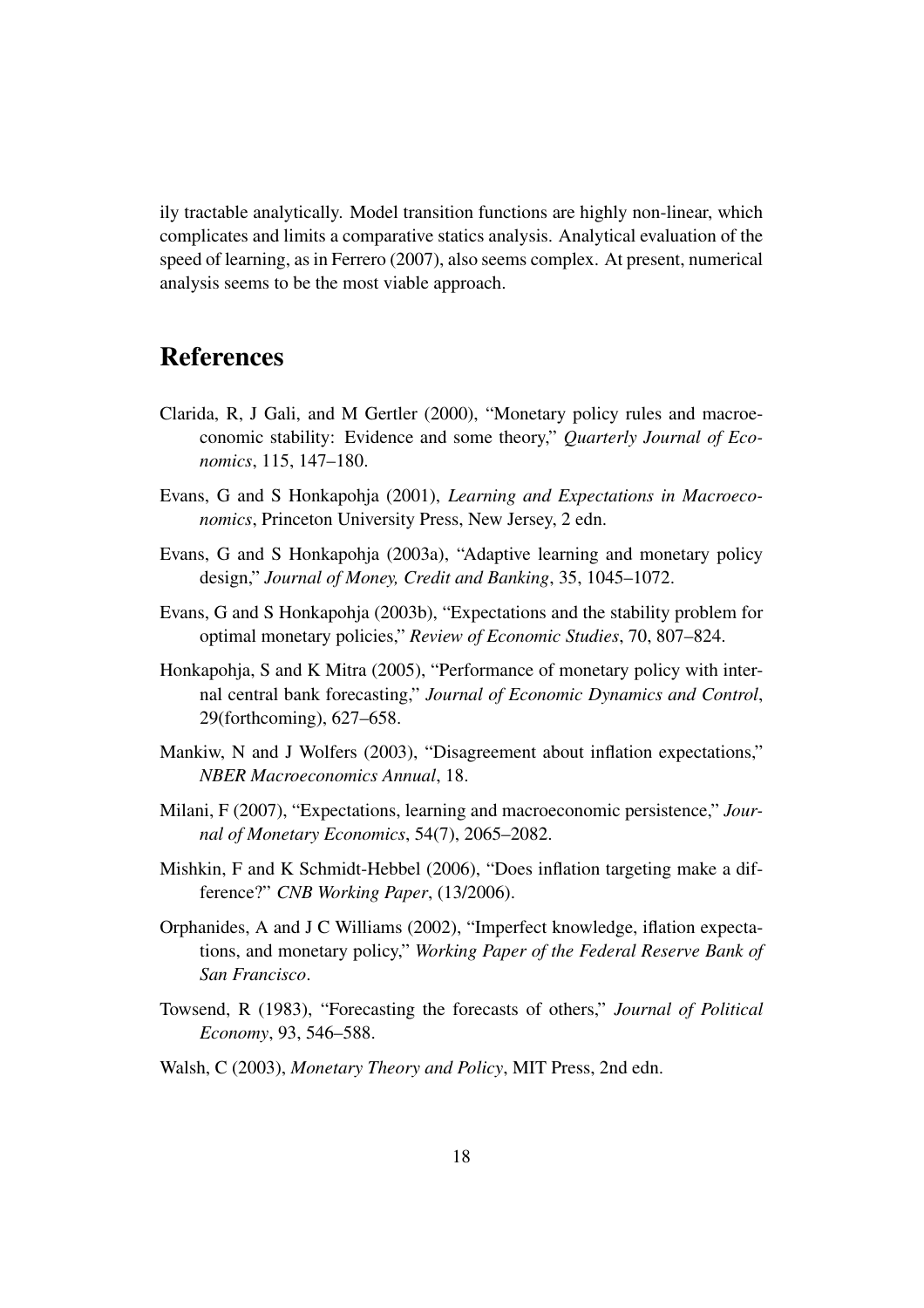# Appendix A

## MSV representation

Using the method of undetermined coefficients, we derive the exact form of the minimum state variable (MSV) representation for the model considered in the text. Starting with the reduced form and assuming rational expectations, i.e.,  $\hat{E}_t^P(.)$  =  $\hat{E}^{CB}_t(.) = E_t(.)$ , we get

$$
Y_t = M_0 + (M_1 + M_2)E_tY_{t+1} + P\varepsilon_t, \tag{9}
$$

where

$$
\varepsilon_t=F\varepsilon_{t-1}+\varepsilon_t.
$$

Now assume the MSV form takes the form

$$
Y_t = a + b\varepsilon_t. \tag{10}
$$

Taking the appropriate expectations needed in (9) one obtains

$$
E_t Y_{t+1} = a + b F \varepsilon_t,
$$

Plugging these expectations back into (9) yields

$$
Y_t = M_0 + (M_1 + M_2)a + [(M_1 + M_2)bF + P]\varepsilon_t.
$$
 (11)

Using the method of undetermined coefficients, it follows that the MSV solution must satisfy

$$
M_0 + (M_1 + M_2)a = a,
$$
  
\n
$$
(M_1 + M_2)bF + P = b.
$$

Solving for the matrices *a*, and *b* we get

$$
a = (I - M_1 - M_2)^{-1} M_0,
$$
  
\n
$$
vec(b) = [I - F' \otimes (M_1 + M_2)]^{-1} vec(P),
$$
\n(12)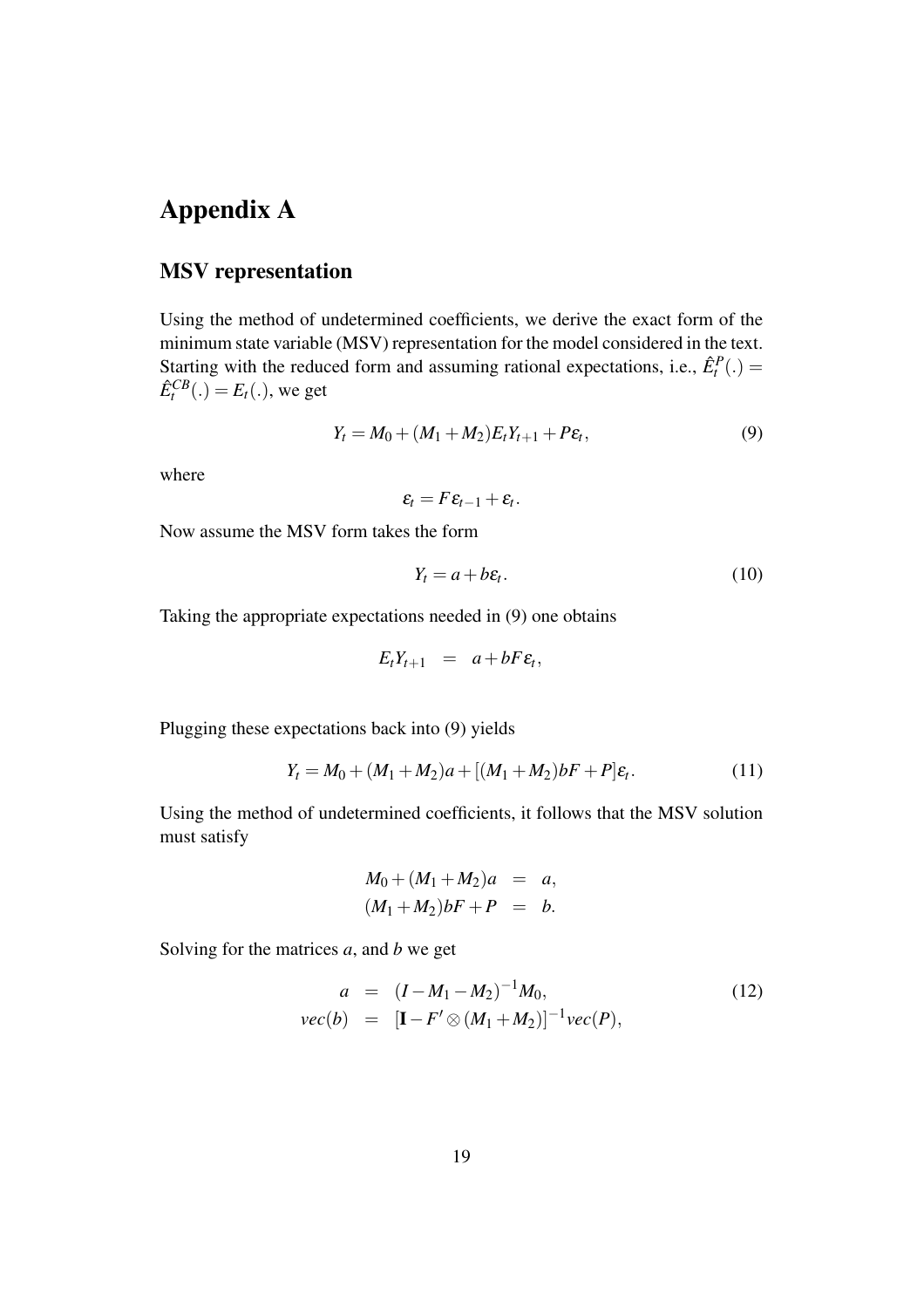# Appendix B

### Determinacy and E-stability

To analyze the conditions under which the incomplete knowledge model (4)-(8) converges to the true model, REE form, the methodology developed by Evans and Honkapohja (2001) is employed. In principle the methodology consists of two parts. First, the rational expectation equilibrium of the model is examined. I look for conditions under which the REE is *determined*. In the adaptive-learning terminology, the REE is said to be determined if it is found to be unique. Second, I check for the learnability of the REE. The question is, if economic agents have incomplete knowledge, can they learn the REE? The conditions that guarantee the REE is attainable under the adaptive learning mechanism are called the *E-stability conditions*. 6

### REE Determinacy

To examine the rational expectation equilibrium of the model (4)-(6), we begin by rewriting the model in a matrix form *reduced form*

$$
\hat{Y}_t = M_0 + M_1 \hat{E}_t^P \hat{Y}_{t+1} + M_2 \hat{E}_t^{CB} \hat{Y}_{t+1} + P_{St},
$$
\n(13)

where  $\hat{Y}_t = [x_t, \pi_t]$ ,  $s_t = [g_t, u_t]$ ,  $M_0$  is an intercept vector. Because of a zero inflation target, all intercepts are zero. For that reason I omit  $M_0$  in further derivations.

$$
M_1=\begin{bmatrix} 1 & \sigma \\ \lambda & \beta+\lambda\sigma \end{bmatrix}, M_2=\begin{bmatrix} -\sigma\theta_x & -\phi\theta_{\pi} \\ -\lambda\sigma\theta_x & -\lambda\sigma\theta_{\pi} \end{bmatrix}, P=\begin{bmatrix} 1 & 0 \\ 1 & \lambda \end{bmatrix}.
$$

To analyze the REE determinacy, we will assume for now a complete knowledge environment,  $\hat{E}^P_t(.) = \hat{E}^{CB}_t(.) = E_t(.)$ . Then rearranging the reduced form one obtains

$$
\tilde{Y}_t = ME_t \tilde{Y}_{t+1} + Ps_t, \qquad (14)
$$

where  $M = M_1 + M_2$ .

<sup>6</sup> For details on the methodology, I refer to Evans and Honkapohja (2001) and Evans and Honkapohja (2003a), where adaptive learning in a homogeneous environment is explained, and to Honkapohja and Mitra (2005) for an extension to heterogeneous learning.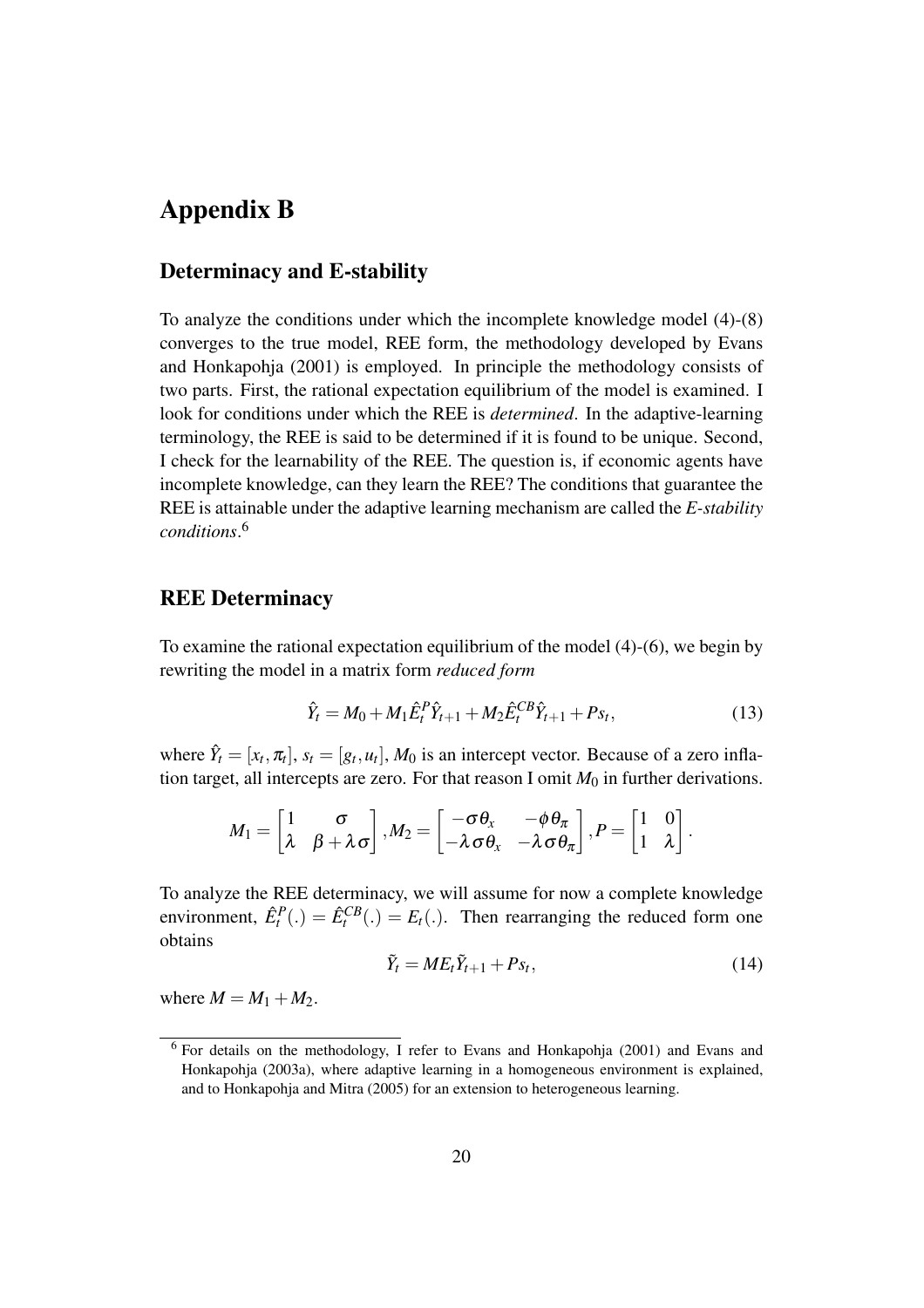Proposition 1. *The model (4)-(6) has a unique and stable rational expectations equilibrium if the eigenvalues of matrix M in (14) have real parts lest than one.*

Proof standard outcome of the difference equation theory.

### E-Stability

The second issue is to analyze the conditions under which the REE is learnable. We already know when the REE exists and is unique. We are now interested in whether, having incomplete knowledge, we can learn such a REE eventually. If the REE is determined, the model has the *minimum state variable* (MSV) representation

$$
Y_t = a + bs_t. \tag{15}
$$

*a*, and *b* are the (3x1) and (3x3) matrices of the model primitives. Their exact form is derived in Appendix B.

We recall that the *perceived law of motion* (PLM) is

$$
\hat{Y}_t = \hat{a}_t^i + \hat{b}_t^i s_t. \tag{16}
$$

 $i = {P, CB}$ . The subscript *t* on the matrices indicates the time dependence of the matrices as the agents learn using  $(7)$  and  $(8)$ .  $s_t$  follows an AR $(1)$  process,  $s_t = Fs_{t-1} + e_t$ , where  $e_t$  is white noise. The private agents and central bank use their PLMs to form expectations

$$
\hat{E}_t^i \hat{Y}_{t+1} = \hat{a}_t^i + \hat{b}_t^i F s_t. \tag{17}
$$

Substituting (17) back into the reduced form (15), one obtains the economy's *actual law of motion* (ALM)

$$
Y_t = \left( M_1 \hat{a}_t^P + M_2 \hat{a}_t^{CB} \right) + \left( P + M_1 \hat{b}_t^P F + M_2 \hat{b}_t^{CB} F \right) s_t.
$$
\n(18)

The mapping from PLM to ALM is formalized to

$$
T[a,b] = [M_1 \hat{a}_t^P + M_2 \hat{a}_t^{CB}, P + M_1 \hat{b}_t^P F + M_2 \hat{b}_t^{CB} F] \tag{19}
$$

where  $T: \mathbb{R}^2 \to \mathbb{R}$  is a map between perceived parameters and their true (equilibrium) values.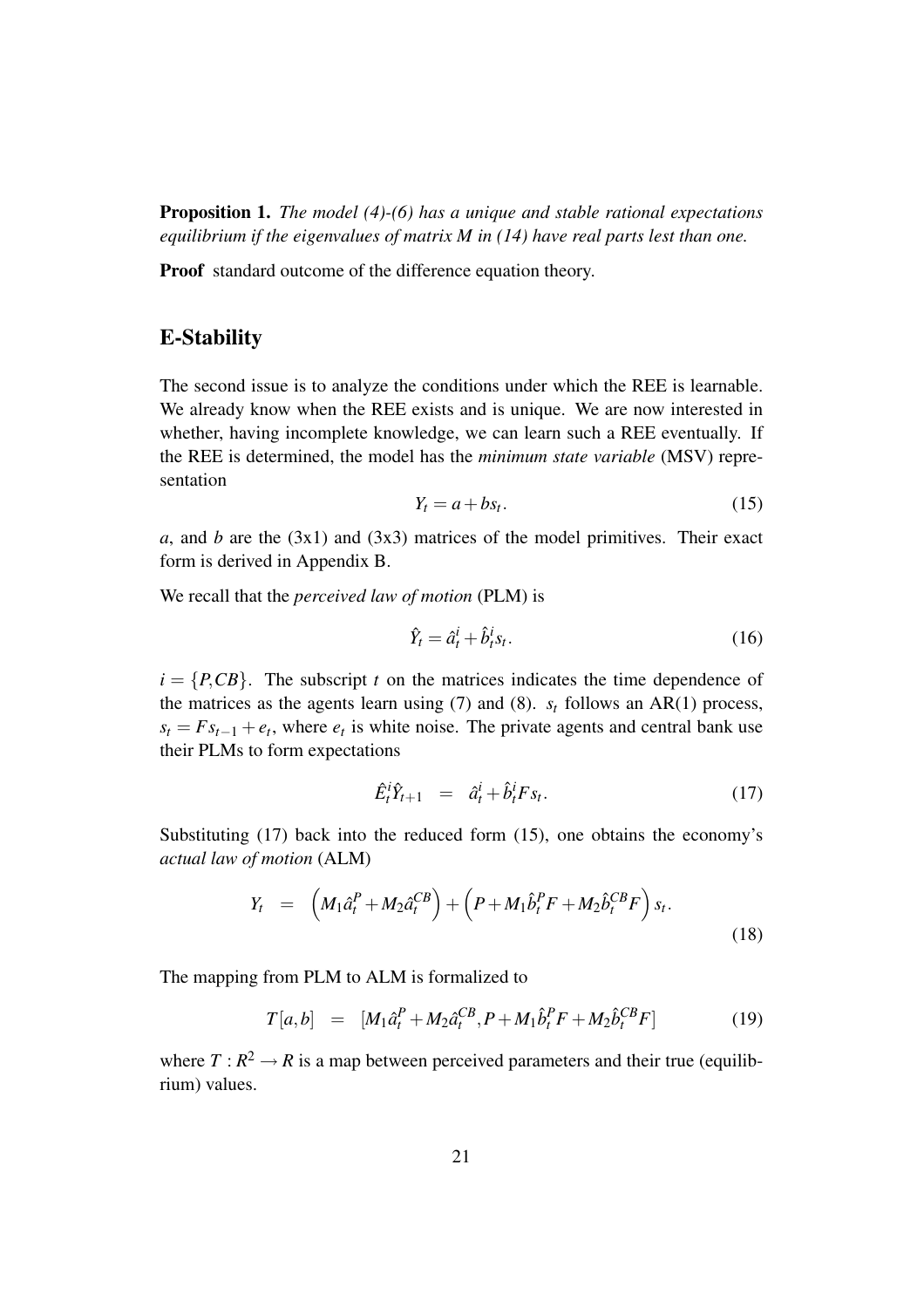We are interested in its fixed point. Honkapohja and Evans (2002) show that Estability is achieved if the steady state in the following differential equation is locally stable

$$
\frac{d}{d\tau}(a,b) = T[a,b] - (a,b). \tag{20}
$$

Furthermore, Honkapohja and Mitra (2005) and Evans and Honkapohja (2003a) show that the map under heterogeneous and homogeneous expectations is equivalent. Using their result I rewrite (19) by equating  $\hat{j}_t^P = \hat{j}_t^{CB} = \hat{j}_t$  for  $j = \{a, b\}$ . Hence, (19) becomes

$$
T[a,b] = [(M_1 + M_2)\hat{a}_t, P + (M_1 + M_2)\hat{b}_t F],
$$
\n(21)

and can be easily assessed.

Proposition 2. *The REE of the model (4)-(8) is E-stable under heterogeneous expectations if and only if the corresponding model with homogeneous expectations is E-stable. Hence the real parts of the eigenvalues of*

$$
DT_a(a) = I \otimes (M_1 + M_2)
$$
  

$$
DT_b(b) = F' \otimes (M_1 + M_2)
$$

*must be less than one.* ⊗ *is the Kronecker product.*<sup>7</sup>

Proof see Evans and Honkapohja (2003a) for the proof.

$$
T[a,b] = [M_0 + (M_1 + M_2)\hat{a}_t, P + (M_1 + M_2)\hat{b}_t F)].
$$

$$
DT_a(a) = \frac{d}{d\hat{a}_t} [M_0 + (M_1 + M_2)\hat{a}_t] = I \otimes (M_1 + M_2),
$$
  

$$
DT_b(b) = \frac{d}{d\hat{b}_t} [P + (M_1 + M_2)\hat{b}_t] = F' \otimes (M_1 + M_2).
$$

 $\frac{7}{7}$  Having the map from the PLMs to ALM

we take derivatives with respect to  $\hat{a}_t$  and  $\hat{b}_t$ . Using the rules for the derivatives of matrices we get